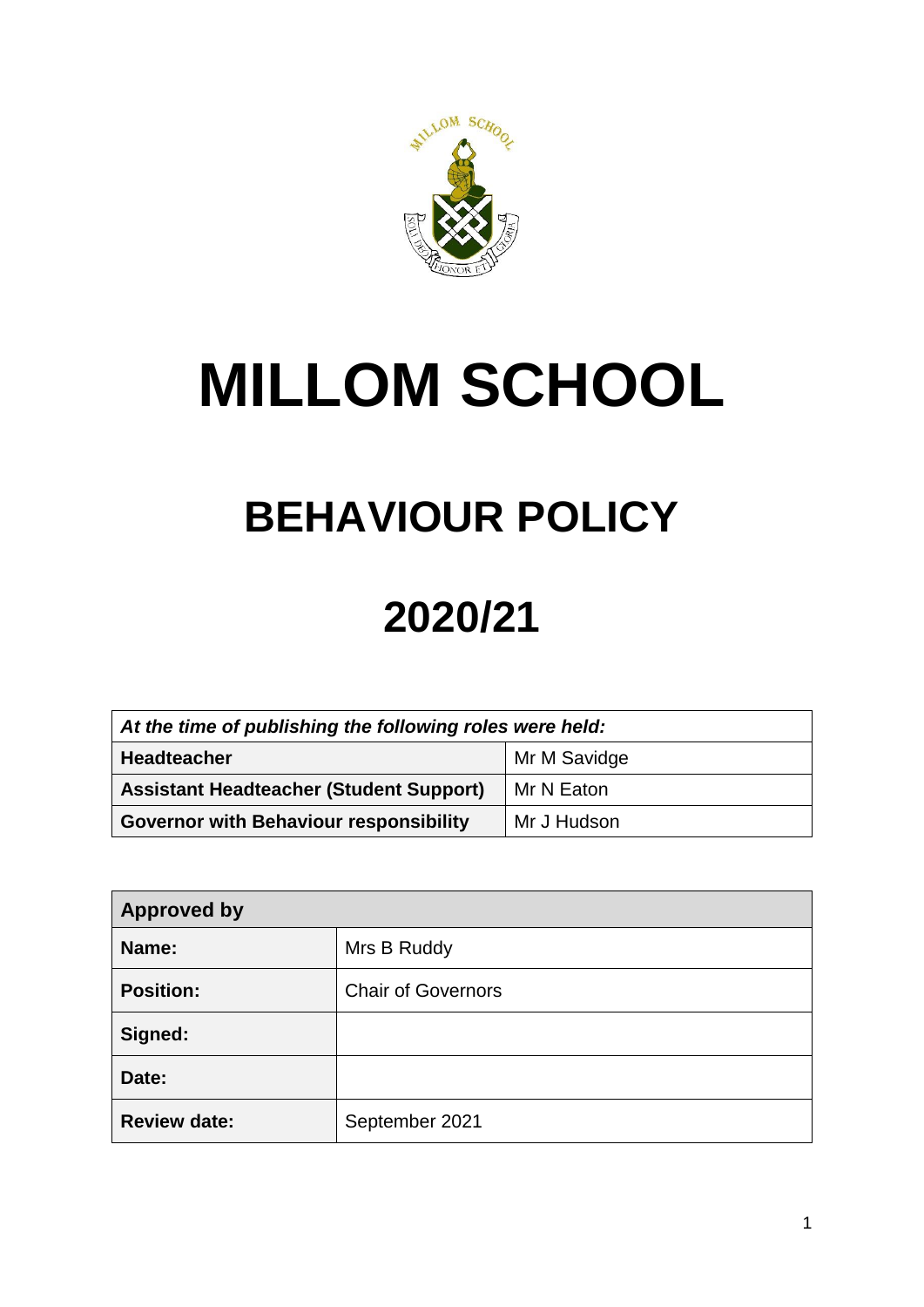# **Table of Contents**

| <b>Contents</b>                                                         | <b>Page</b>    |
|-------------------------------------------------------------------------|----------------|
| Philosophy                                                              | 3              |
| Positive Approach to Student Behaviour                                  | 4              |
| <b>Disciplinary Procedure</b>                                           | 5              |
| Serious Misbehaviour                                                    | $\overline{9}$ |
| <b>Exclusions</b>                                                       | 10             |
| <b>Guidelines for Disciplinary Measures</b>                             | 12             |
| <b>Bullying</b>                                                         | 12             |
| Peer-on-peer Abuse                                                      | 13             |
| Uniform & Jewellery                                                     | 13             |
| <b>Conduct and Misbehaviour Outside the School Premises</b>             | 15             |
| Screening, Searching and Confiscation                                   |                |
| The Use of Reasonable Force                                             |                |
| Behaviour of Parents and Other Visitors to the School                   |                |
| <b>Classroom Procedures</b>                                             |                |
| <b>Expectations of Students &amp; Staff</b>                             |                |
| <b>Behavioural Support</b>                                              |                |
| Agreed staged approach to classroom low level disruption                |                |
| Guidelines on the Use of Detention                                      |                |
| <b>On-Call Support timetable</b>                                        |                |
| <b>Report Systems &amp; Guidelines</b>                                  |                |
|                                                                         |                |
| <b>Good Practice</b><br>Appendix 1                                      | 29             |
| Appendix 2<br>Out of School Behaviour                                   | 31             |
| Searching, Screening & Confiscation<br>Appendix 3                       | 33             |
| Use of Reasonable Force<br>Appendix 4                                   | 34             |
| Behaviour of Parents and Other Visitors to the School<br>Appendix 5     | 38             |
| Behaviour expectations relating to Coronavirus (COVID-19)<br>Appendix 6 | 41             |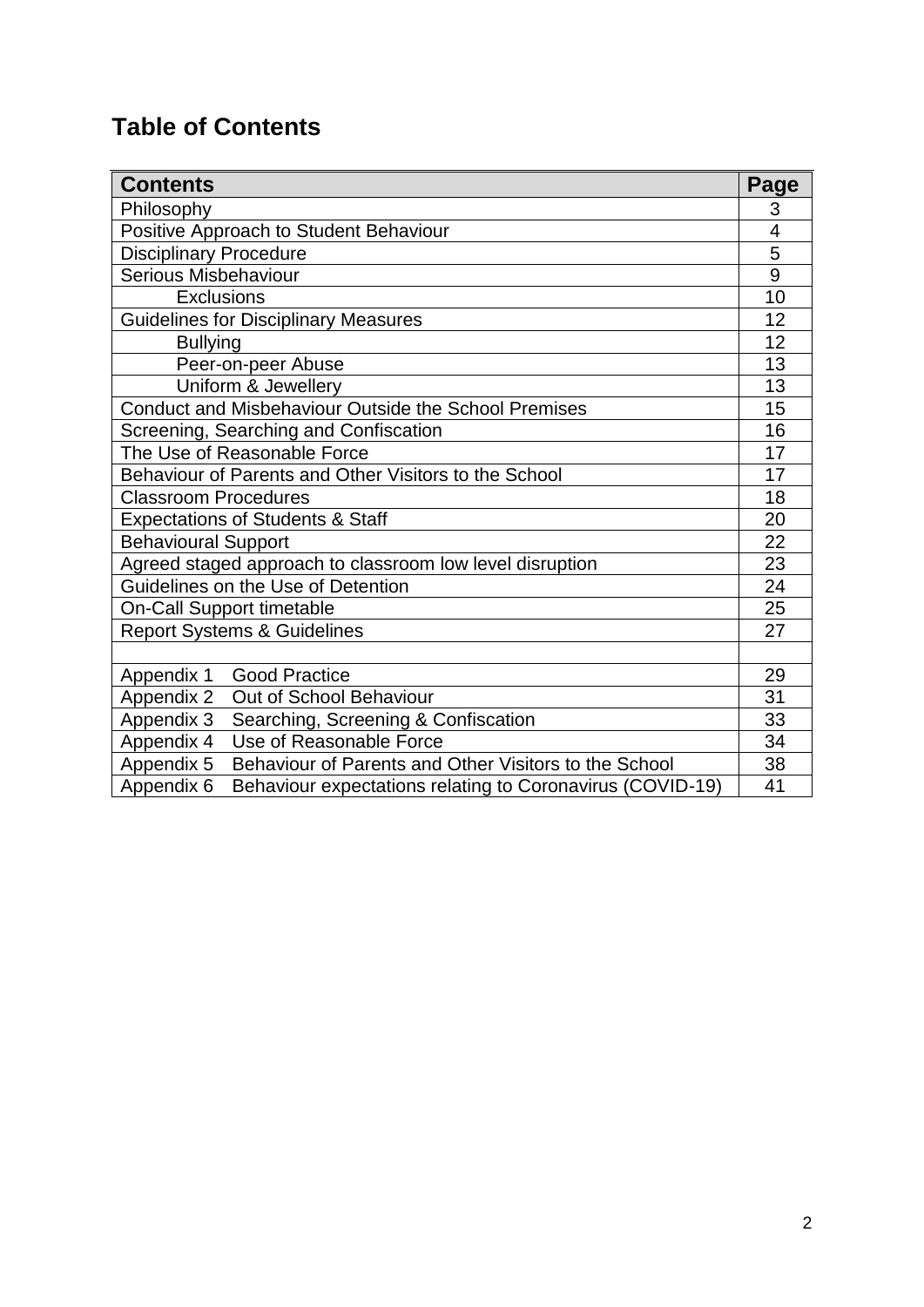# **School Behaviour Policy**

# **Philosophy:**

The Governing Body believe the following: -

- respect for the rights and needs of the individual underpin the whole behaviour and disciplinary process
- school should be a place where all students feel safe and secure in a system of behaviour that is based on mutual respect
- everyone who enters Millom School has a right to be shown respect
- all teaching and support staff have a right to be shown respect by students
- the individual student has a right to be treated with respect by fellow students and teachers
- students have a right to a teaching environment which allows learning to take place and his/her individual needs to be met
- no student has the right to disrupt the education of other students

Any student who deliberately misbehaves should expect to be disciplined.

The student has a right to know exactly why he/she is being disciplined.

Parents have a right to be kept informed of serious disciplinary problems with their children.

The best form of discipline is always self-discipline where students are well taught, motivated and want to learn.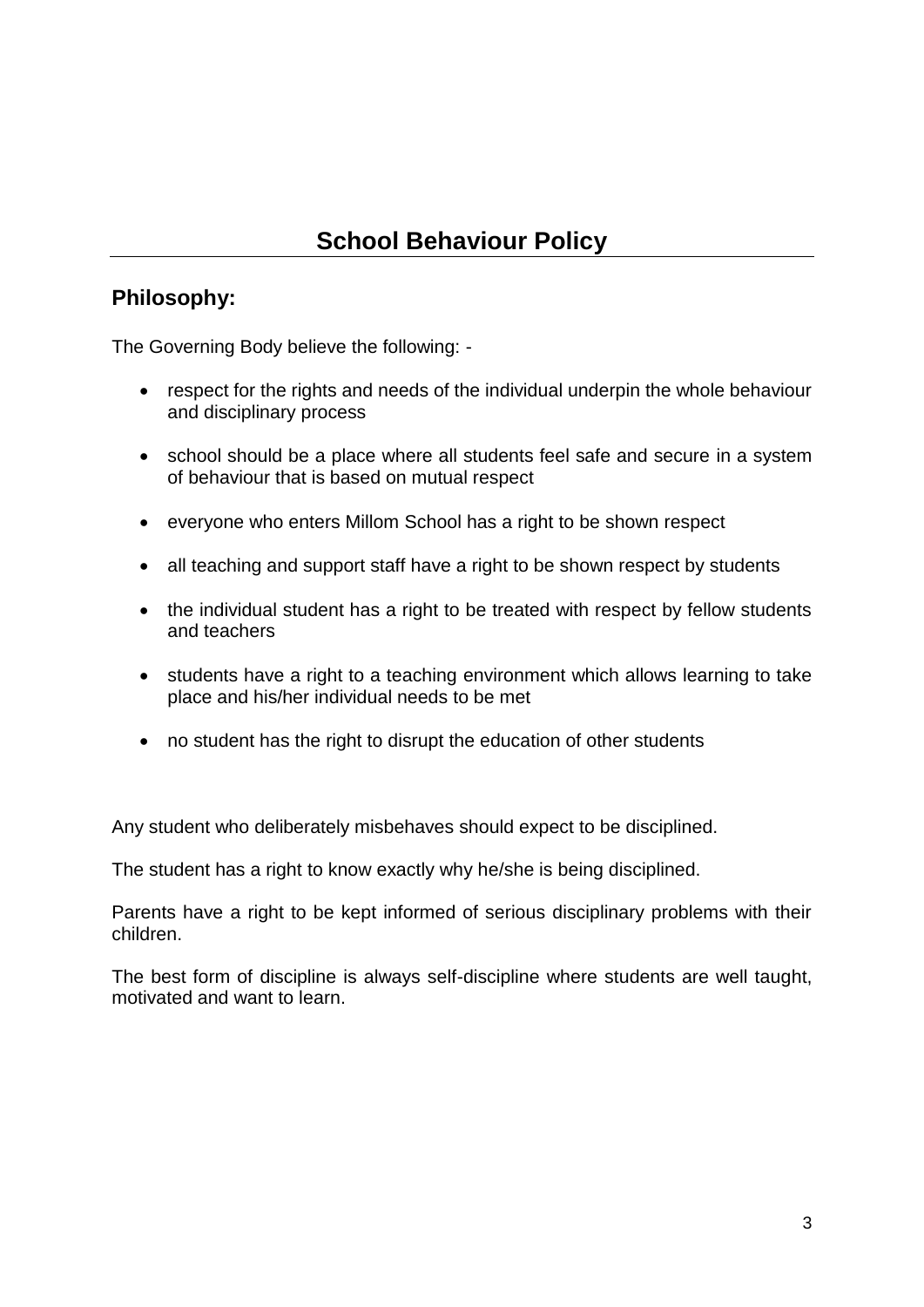# **Positive Approach to Student Behaviour**

At Millom School we try to match our behaviour philosophy to our practice to ensure a '*Positive Approach to Student Behaviour'*.

The *'Positive Approach to Student Behaviour'* places the emphasis on looking for and recognizing all the good things that occur both inside and outside the classroom.

It operates by all staff following an agreed system of Rules, Rewards and Consequences.

No matter which classroom the student is in, there should be a consistency of approach from staff when dealing with the students. The same rules apply to every classroom. These rules should be displayed clearly in every classroom.

All new staff receive INSET early in their first year on the *'Positive Approach to Student Behaviour'.*

Staff also receive regular reminders about the basic principles of the *'Positive Approach to Student Behaviour'*.

Guidelines for the procedures for the start and end of lessons are also displayed in each classroom.

The positive approach to discipline engenders a positive atmosphere in the classroom and helps to develop a positive relationship between staff and students.

## **Positive discipline requires consistency from all staff.**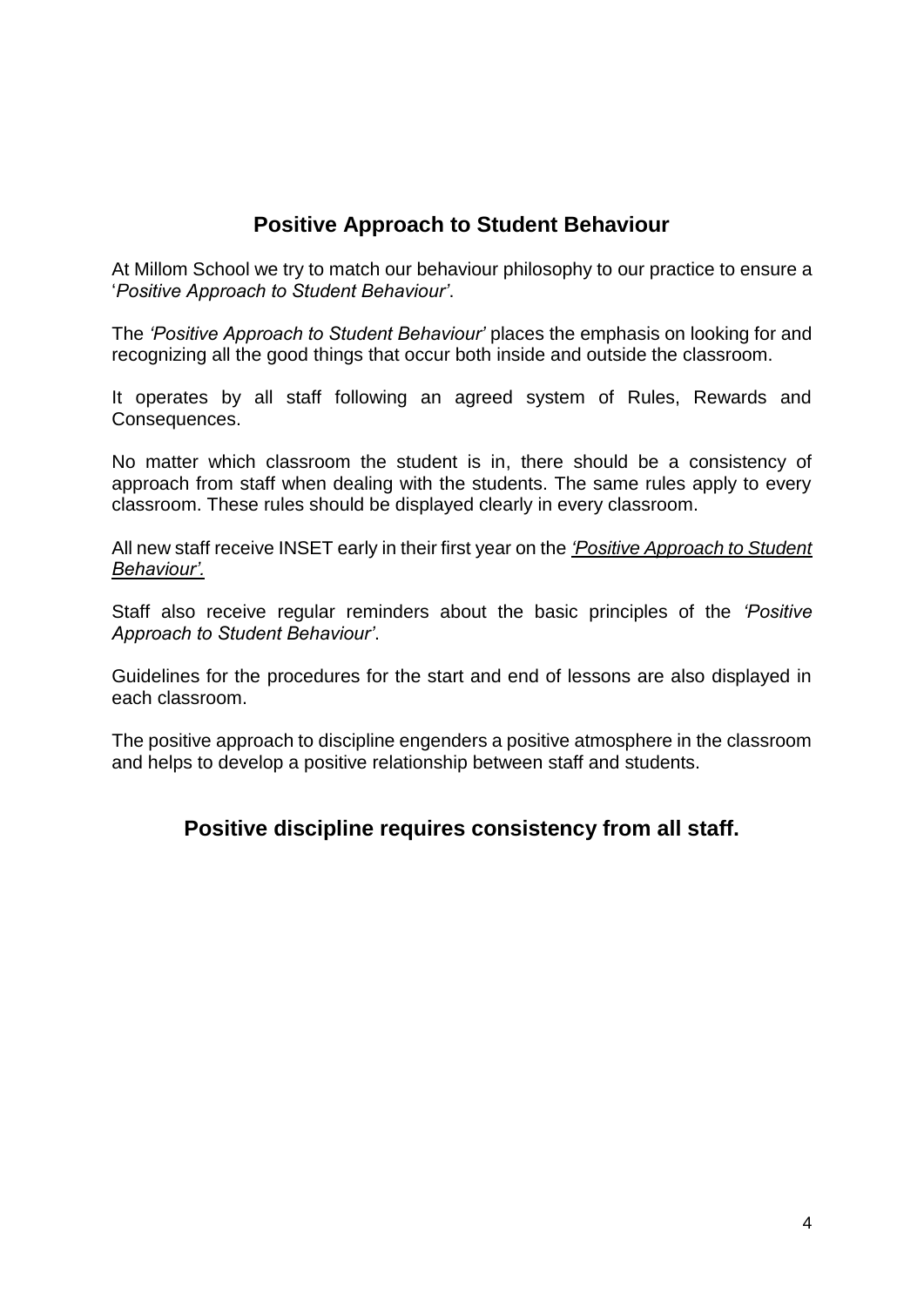# **Classroom Teacher:**

The classroom teacher is responsible for discipline in his/her own classroom. Good discipline is essential because effective teaching cannot take place without it.

Minor incidents should be dealt with at the time and as appropriate. Staff should follow the **agreed staged approach** (page 19) to consequences and invoke the **Referral Procedure** for persistent issues within the classroom (pages 21-22).

More serious or persistent misbehaviour in a lesson should be reported to the HoD/Subject Leader who will decide whether to invoke the **On-Call Procedure**. (page 21).

Each department should follow the school policy on detentions and on-calls for dealing with persistent misbehaviour and for supporting staff in their curriculum area. All incidents should be logged on to the GO4SCHOOLS behaviour management system. Strategies used should be consistent with and conform to school policy.

## **Head of Department or Subject Leader:**

Whenever a student is referred by a subject teacher, it should be logged on GO4SCHOOLS and the student should be counselled/sanctioned by the HoD. This should be written into the student's planner and his/her parents/carers contacted if appropriate.

If there is not satisfactory improvement and the student is referred a second time then the HoD should contact parents/carers informing them that their child is being disruptive and is therefore not making progress in their learning. The HoD may invite parents/carers in to discuss the issue. If a parent/carer cannot be contacted by phone, a letter should be sent to explain the issue and to invite the parent/carer to a meeting at school. All letters need to be checked and sent via the School Office.

HoDs may decide to place students on 'Departmental Report' on their return to lessons. A copy of the completed report should be forwarded to the relevant Director of Learning and Standards to be filed.

Directors of Learning and Standards will monitor student issues and referrals across departments and intervene if the issues appear in more than one subject area.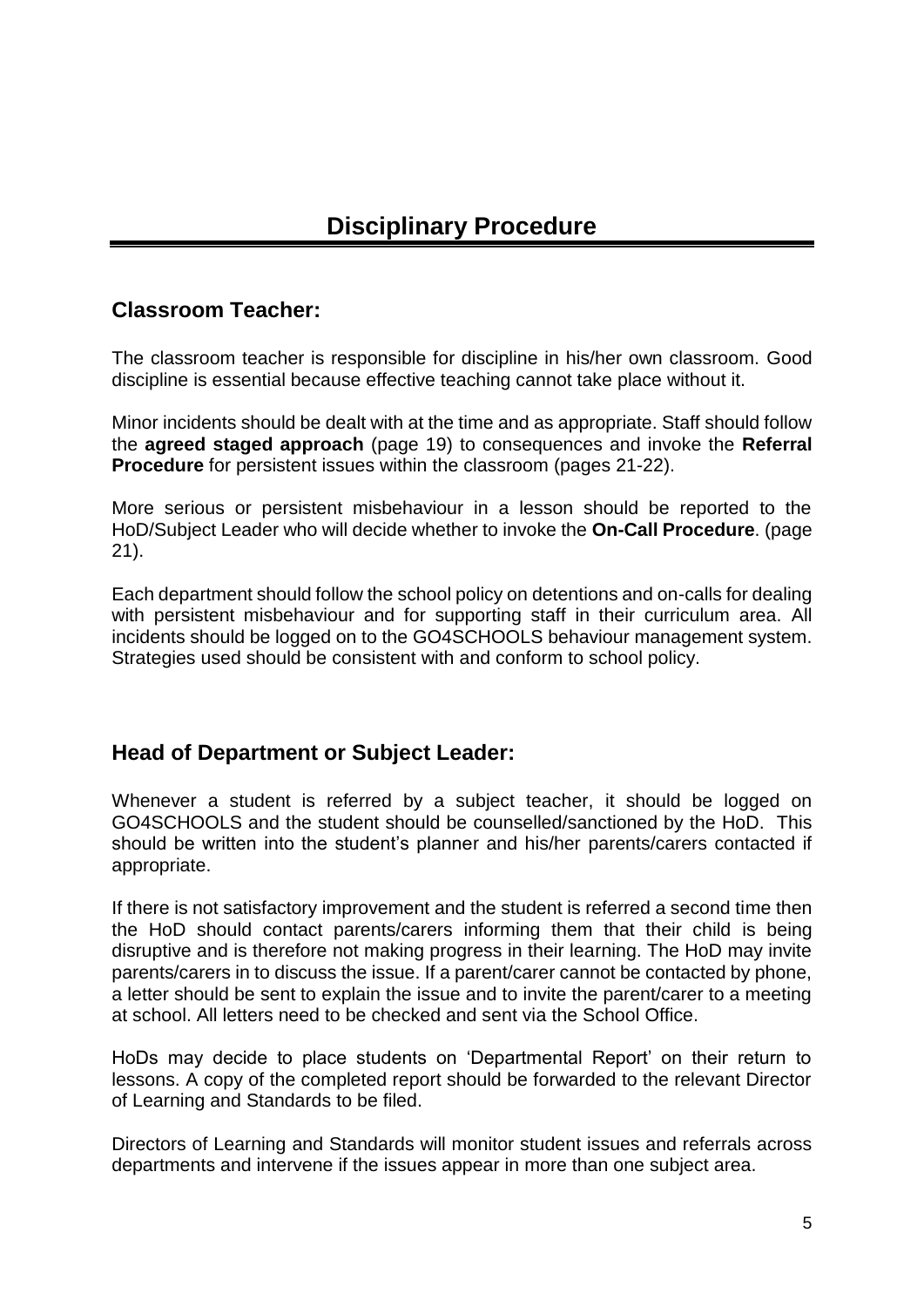If the student's behaviour does not improve after the HoD/DoLS has adopted a range of strategies, including 'Departmental Report', or working with another class, or assigning a learning mentor, then the HoD/DoLS should discuss the situation with the Assistant Headteacher (Student Support).

### **Tutor:**

The tutor should monitor and check the progress of individuals within their group by checking the GO4SCHOOLS behaviour logs on a weekly basis. Where necessary they should contact their tutees parents to inform them of ongoing issues and whether they are making progress or not.

Tutors are often the first to be aware of potential problems. They should liaise, whenever necessary, with subject teachers and/or learning mentors and ensure that their Director of Learning and Standards or Director of Special Needs (if they are on the SEN register) are kept informed if there are issues in a range of subjects:

- They should place students on Tutor Report if they are not demonstrating improvement in attitude or behaviour. The tutor should give clear guidelines on the report as to what teachers should comment on.
- Tutor reports should run for an initial period of two weeks. If the student has not improved his/her behaviour or effort after four weeks the tutor should refer them to the appropriate Director of Learning and Standards, who will place him or her on DOLS report if it is deemed to be appropriate.

## **Directors of Learning and Standards:**

Directors of Learning and Standards should liaise with their tutors so that they are aware of problems and, indeed, potential problems. Using information they receive from tutors and staff through the GO4SCHOOLS behaviour logging system or tutor and departmental reports, DoLS will use their professional judgment as to the most appropriate next stage of action to support the student. This may include the following:

- Reviewing tutor reports after each sequence of two weeks by discussing progress with the tutor. The tutor should inform the DoLS if the two-week tutor report has been successful or if it needs to be extended for another two weeks.
- Moving a student up from tutor report to DoLS report. DoLS report runs for an initial period of two weeks but will be extended when progress is not sufficient.
- Conducting investigations into incidents by gathering written statements from students. However, wherever possible, students should be supervised while statements are being written and they should be instructed clearly on how statements should be completed. Again, wherever possible, DoLS should also speak individually to each student involved in an incident to 'cross-reference' their verbal and written accounts.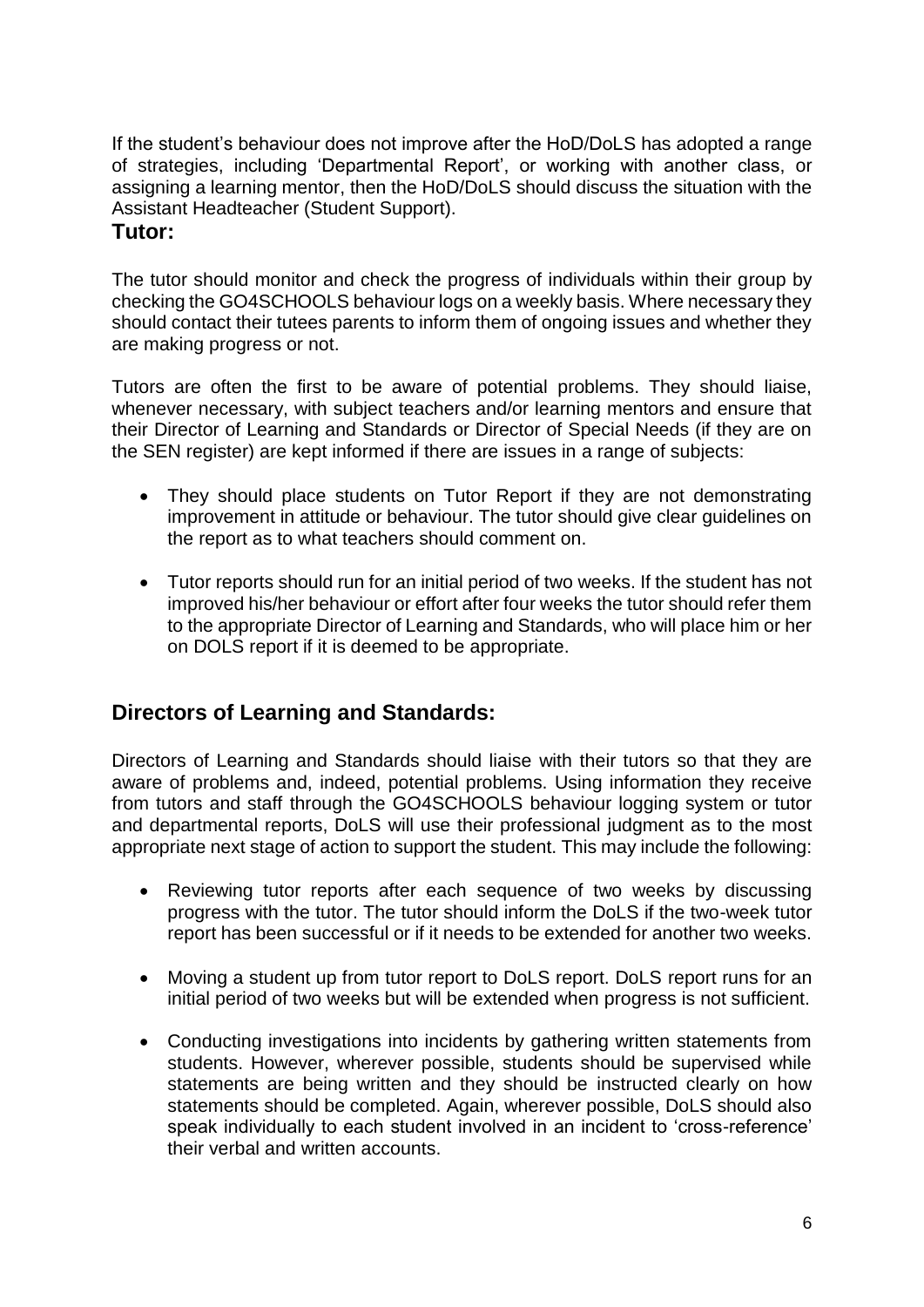• While investigations are being conducted, students should be removed from lessons and placed in isolation to ensure that they do not interfere with the investigatory process in any way.

Students who are identified as having a particular problem with discipline should be placed on DoLS report for a minimum of two weeks. Should the situation not improve, the student will be identified as needing more support and DoLS, working with the Student Support Team, may produce a Behavioural Support Plan for the student, which will be agreed with and signed by the student and his/her parent(s)/carer(s). At each stage, the SENCO will be informed, in order to keep the Support Register up to date. If the situation still does not improve the students' parent/carer(s) will be invited in to discuss and consent to an Early Help Assessment to support the student and his/her family.

If parent/carer(s) do not engage with the Early Help process the school should then seek external support, such as the LA Inclusion Officer etc.

At all stages the parents of the student will be kept fully informed and invited into school to discuss the best ways of working in partnership with school to help the student make the most of the opportunities offered by the school.

# **Assistant Headteacher (Student Support):**

The Assistant Head will become involved at the request of the HoD, DoLS, SENCO or Learning Mentors and will provide support and advice to them when dealing with the student and his/her parents.

Incidents, unless particularly serious, should not normally be referred directly to an Assistant Headteacher. However, the Assistant Head may place students on report if previous measures have not worked. The Assistant Head will also carry out investigations, contact parent/carers and lead meetings with them. The Assistant Head will coordinate the information gathering procedures to ensure that there is clear record keeping. The AHT will also prepare and present the school's case against students who are asked to appear before the Governors Disciplinary Panel.

Serious incidents only, either inside or outside the classroom, should start the disciplinary process with the DoLS. If the incident took place in a lesson, the HoD or Subject Leader should also be informed. An Incident Form must be completed.

Other members of the Senior Leadership Team will be available to support staff.

## **Headteacher:**

The Headteacher is responsible for developing the behaviour policy in the context of national guidelines. Only the Headteacher can decide to exclude a student, although he can delegate this power to the Assistant Headteachers if he is absent but only after he has been informed of the circumstances.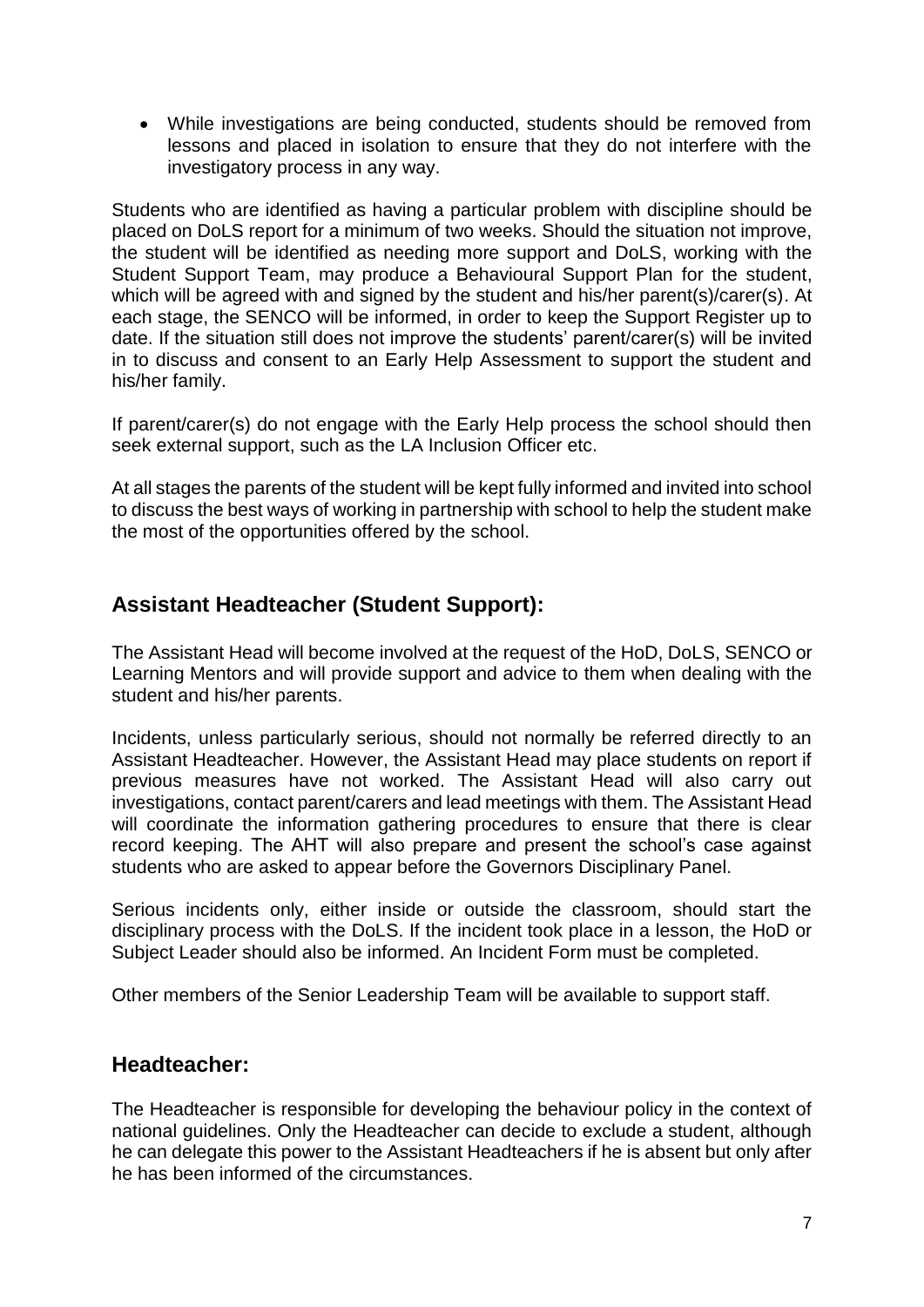The Headteacher must publicise the school behaviour policy, in writing, to staff, parents and pupils at least once a year.

#### **PLEASE REMEMBER:**

- Students must not be sent outside of classrooms and left unsupervised. If you do send a student outside of the classroom to 'cool off', it must not be for more than 2 minutes and you need to be able to see them.
- Students should not be sent to the DoLS, SST or to a member of the SLT during lesson times (unless prior arrangements have been made). The HoD, Subject Leader or designated teacher will invoke the On-Call procedure if an emergency occurs. If the 'On-Call' teacher is not available, the receptionist will find a member of the senior leadership team.
- It is important that, if the disciplinary system is to work, staff are **CONSISTENT** in their approach to dealing with unacceptable behaviour and that stages in the procedure are not jumped or circumvented.
- Staff 'passing on' a problem, must allow that person to deal with the student in the way that they feel is most appropriate. Staff cannot insist that a particular course of action is taken when a problem is referred on. Staff should not inform a student that a particular punishment will be given by the member of staff to whom they have referred the problem.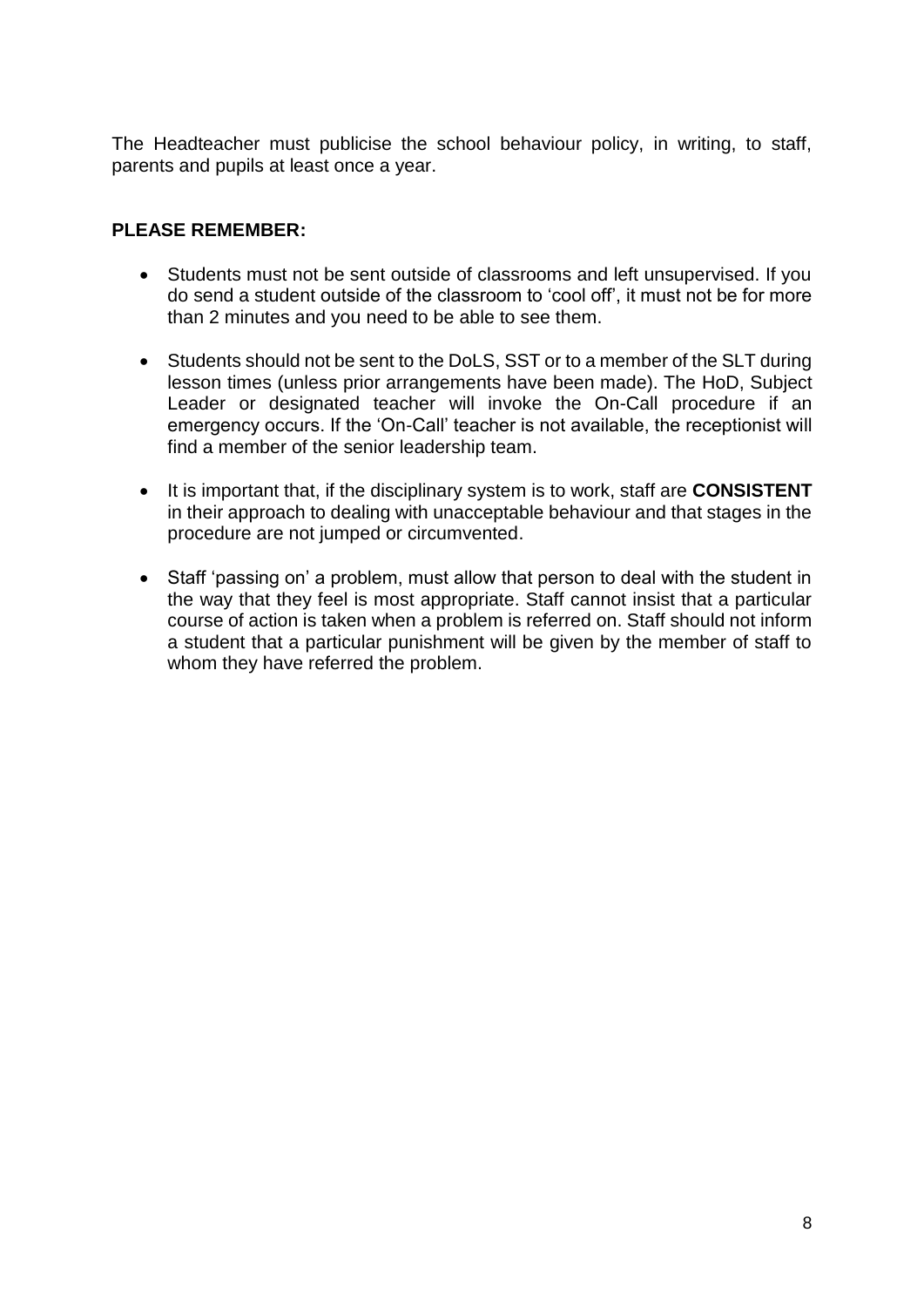# **SERIOUS MISBEHAVIOUR**

Where appropriate the school will seek to employ strategies to avoid permanent exclusion which it regards as the last resort. However, some kinds of misbehaviour are so serious that they carry a risk of a permanent exclusion or a lengthy fixed term exclusion for a first offence. These are usually behaviours that threaten the security and well-being of individuals or all or part of the school community, for example:

- serious actual or threatened violence against another student, member of staff, group or against the school as a whole (in the case of the latter this would include behaviour such as a bomb hoax or the unjustified sounding of the fire alarm)
- involvement with illegal substances such as bringing a substance on to the premises, supplying, offering to supply or arranging to supply a substance for another student as stated in the *Drugs and Substances Policy.*
- carrying and/or using a weapon, potential weapon or imitation weapon
- serious deliberate damage to school property or the property of others.
- sustained unacceptable disruptive behaviour which prevents the learning of others (where support interventions and sanctions have not been successful in modifying the student's behaviour)
- bullying and verbal abuse of students , staff and others including but not restricted to racist/homophobic/religious/sexual comments and including the use of social media/telecommunications to do so
- using a mobile phone to film acts of violence/bullying of others and /or sending or posting such materials on line or to other peoples' phones/computers
- Persistent breaches of expectations regarding social distancing in respect of Coronavirus (COVID-19) pandemic; including , but not limited to; acts intended or perceived to deliberately spread corona virus by coughing of spitting at other students or adults; or, entering the school building when knowingly exhibiting symptoms of corona virus; or, inciting other students to act in a way which could spread corona virus through coercion or bullying; or, use of social media to target or intimidate other students or adults with reference to Coronavirus (COVID-19). Additional detail is contained in Appendix 6

Other kinds of misbehaviour which, if confined to an isolated incident, may warrant a shorter fixed term exclusion (dependent upon the circumstances) but will be regarded as far more serious if repeated after a warning or prior punishment, for example, are:

- disruption of teaching and learning
- theft
- smoking or associating with students who are smoking
- refusal to wear the correct school uniform
- rudeness towards (especially swearing) or intimidation of staff or other students
- bullying
- bringing alcohol, cigarettes (including e-cigarettes), matches, lighters or fireworks onto school premises.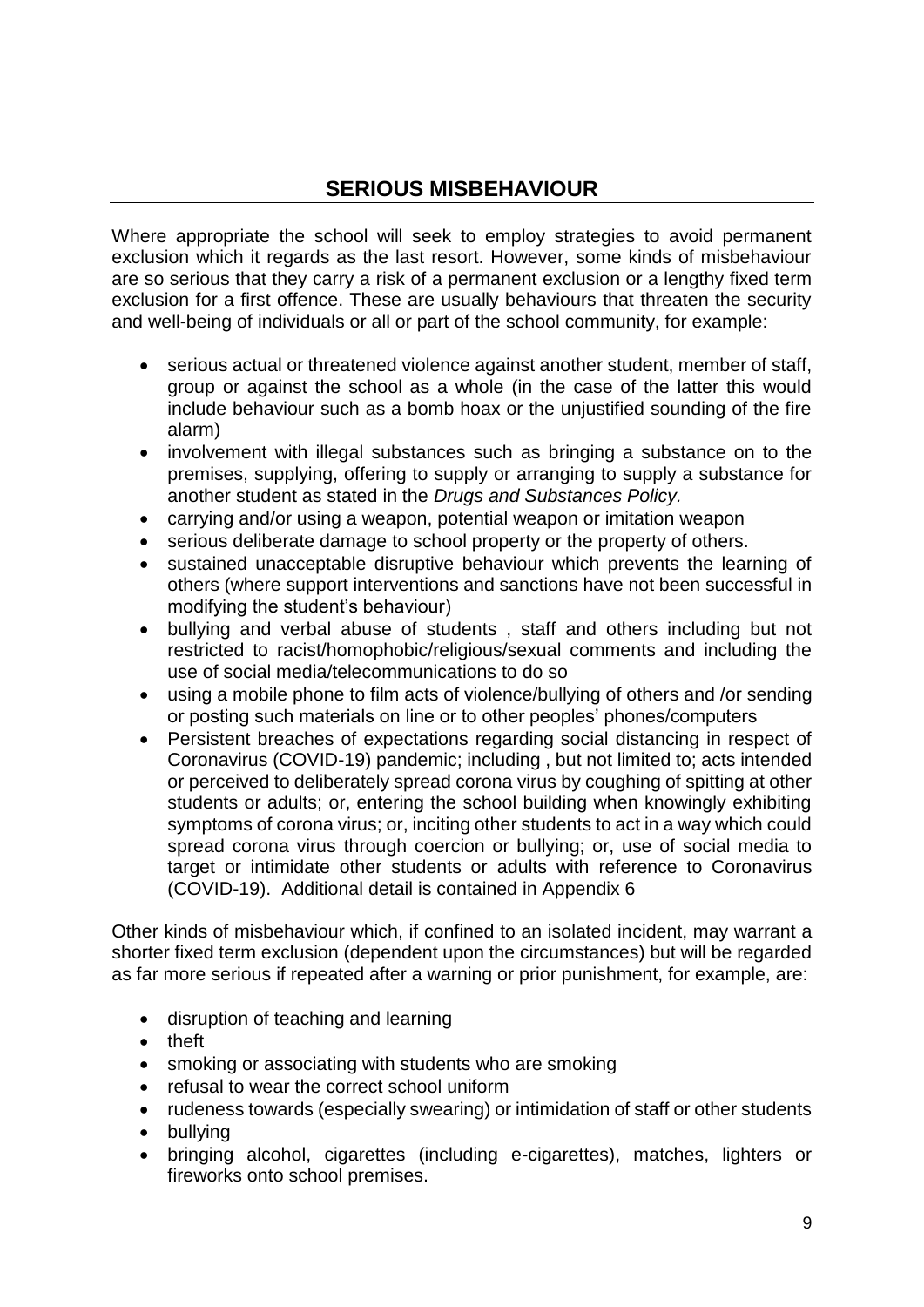Exclusions can vary in length for between 1 and 15 days or can be permanent. The length of an exclusion is decided by the Headteacher and will depend on various considerations such as:

- the severity of the incident
- all information relating to the matter including : statements from students, staff and other
- witnesses
- whether the incident is a repeated incident
- whether remaining in the school is likely to put students or staff at risk

A decision to exclude a pupil permanently should only be taken:

- in response to a serious breach, or persistent breaches, of the school's behaviour policy; and
- where allowing the pupil to remain in school would seriously harm the education or welfare of the pupil or others in the school.

Members of staff have the power to *"use reasonable force to prevent pupils committing an offence, injuring themselves or others, or damaging property, and to maintain good order and discipline in the classroom" (DfE: Behaviour and Discipline in Schools February 2014).*

The Governing Body have taken account of advice provided by the DfE - Use of reasonable force: advice for head teachers, staff and governing bodies and the school's public sector equality duty set out in section 149 of the Equality Act 2010. Additional information can be found in the sections titled: Use of reasonable force.

The police must be informed of the seizure of knives, blades or offensive weapons or any other things which there are reasonable grounds for suspecting are evidence in relation to an offence, found in the course of a search of a student. **This can include drugs, cigarettes and alcohol.**

## **Exclusions:**

The Department for Education (DfE) published revised guidance on exclusions effective from September 2017:

The school's responsibilities:

• During the first 5 days of any exclusion the school will set work for the student. From day 6 an excluded student must receive full-time education provided by the school, if the exclusion is fixed term, or by the Local Authority if the exclusion is permanent.

Parents/carers responsibilities:

• During the first 5 days of exclusion parents/carers must ensure their child is not in a public place during school hours without good cause. Parents/carers could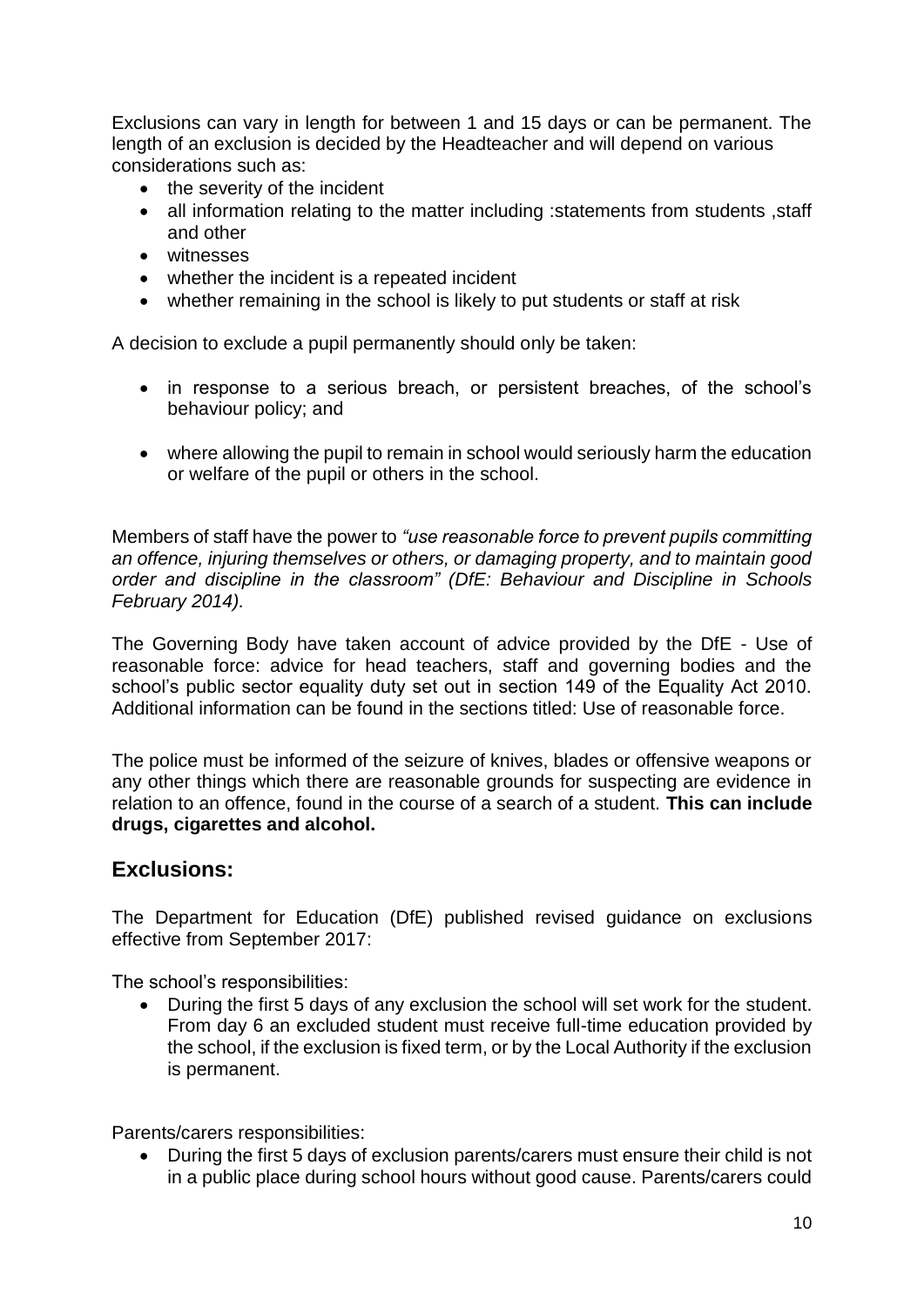be prosecuted or issued with a fixed penalty notice if they do not comply with this requirement.

• From day 6 parents/carers must ensure that the student attends full-time education by the designated provider. This will normally be arranged with the Millom Network Centre.

The school has the right to sanction students for misbehaviour outside of school. This may include exclusion if this involves serious misbehaviour (see page 8).

The Headteacher decides whether to exclude a pupil. For a fixed-term or permanently, in line with the school's behaviour policy, taking into account all the circumstances, the evidence available and the need to balance the interests of the pupil against those of the whole school community.

Parents have the right to make representations to the governing body about an exclusion and the governing body must review the exclusion decision if requested to and in certain circumstances. A Governing Body Disciplinary Panel meeting will be held if any student is excluded for 16 days or more in one term. The purpose of this meeting will be firstly to review the school's decisions regarding these exclusions and secondly to discuss how to prevent further exclusions in the future. After this panel meeting the Disciplinary Panel must reconvene every time the student is excluded. Millom School can initiate permanent exclusion proceedings automatically if any student accrues 45 days of exclusion in a year. However, the school can instigate permanent exclusion before 45 days of exclusion if it believes that the criteria on page 9 have been met. The governing body are required to review this. Where the governing body upholds a permanent exclusion parents have the right to appeal the decision. This will require a new panel to be formed from the governing body.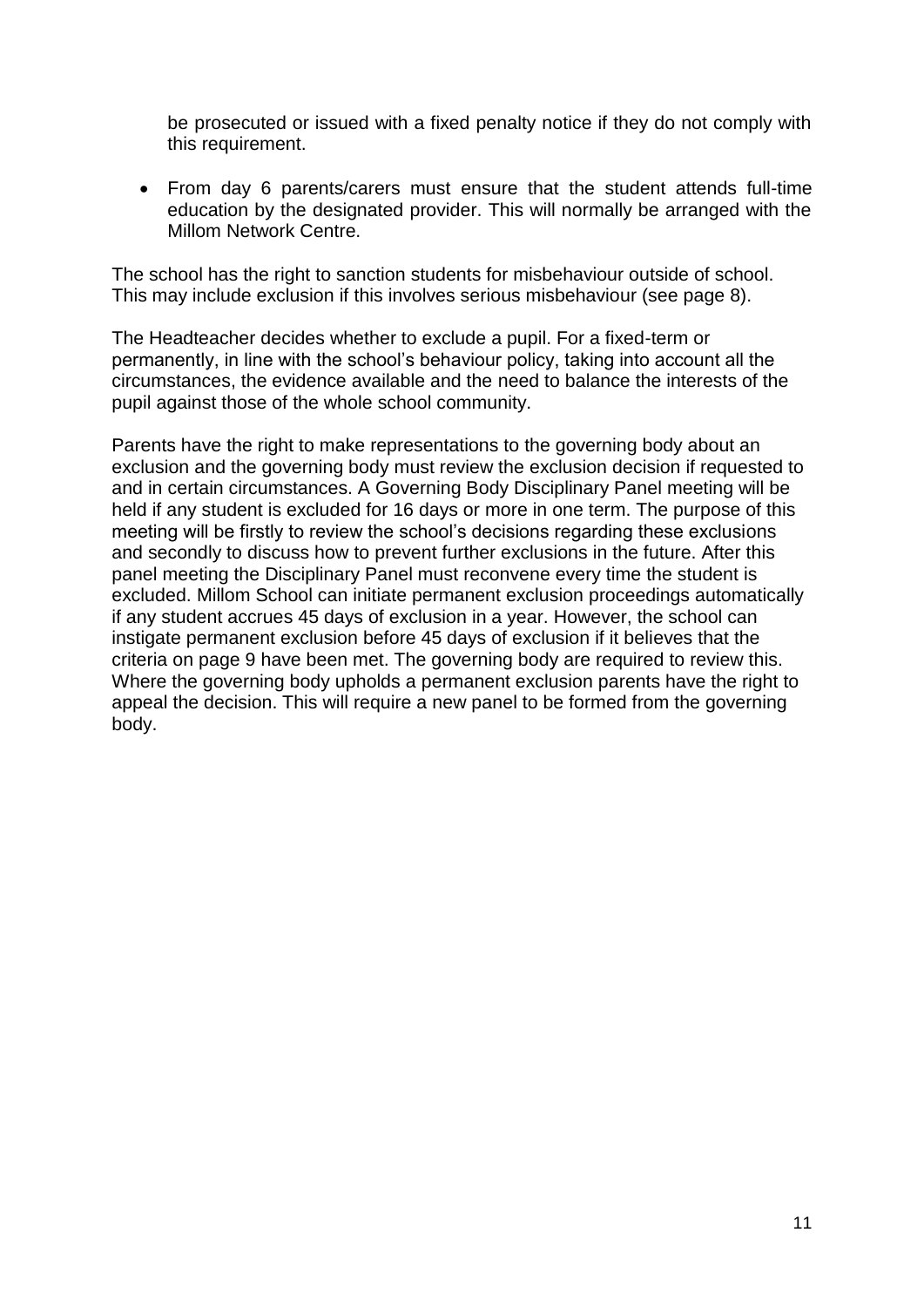#### **We are all responsible for discipline at all times.**

The following guidelines will enable the school to maintain a consistent and positive approach to student behaviour. Students should always be made aware of exactly what they have done wrong and why they are being punished.

A blanket sanction of whole class/groups should not be used. This breeds resentment among students who have not misbehaved and the potential for parental complaint.

All staff should take responsibility for behaviour around the school. Inappropriate behaviour should be checked by the member of staff at the time the incident is observed and dealt with appropriately.

#### **Punishments must be seen to be fair.**

#### **Bullying**:

Millom School has an *Anti-Bullying policy* which should be reviewed every year. This should involve consultation with staff, students and parents. This policy states what the school are doing to prevent bullying but also what sanctions it can impose if bullying is discovered to be occurring. For full details see the *Millom School Anti-Bullying policy.* 

#### *What is Bullying?*

Bullying is behaviour by an individual or group, repeated over time, that intentionally hurts another individual or group either physically or emotionally. Bullying can take many forms and can be motivated by prejudice against particular groups. It can also be motivated by actual or perceived differences between students, as well as by jealousy of other students. Millom School recognizes that although stopping physical bullying of students is its first priority, emotional bullying can be more damaging than physical, and can, therefore, require more serious sanctions.

#### *Preventing Bullying:*

Prevention involves a wide range of approaches in addition to applying appropriate sanctions for being found to be guilty of bullying. School staff should work together to gather intelligence about issues between students which might provoke conflict and then use this information to prevent such conflict turning into bullying. Social and emotional aspects of learning (SEAL) and anti-bullying strategies are promoted through the Personal Development scheme of work and through assemblies. This aims to create an ethos of good behaviour where students treat one another with respect because they know that this is the right way to behave. Values of respect for staff and fellow students and a clear understanding of how our actions affect others are reinforced by all staff and older students who should set a good example to the younger ones.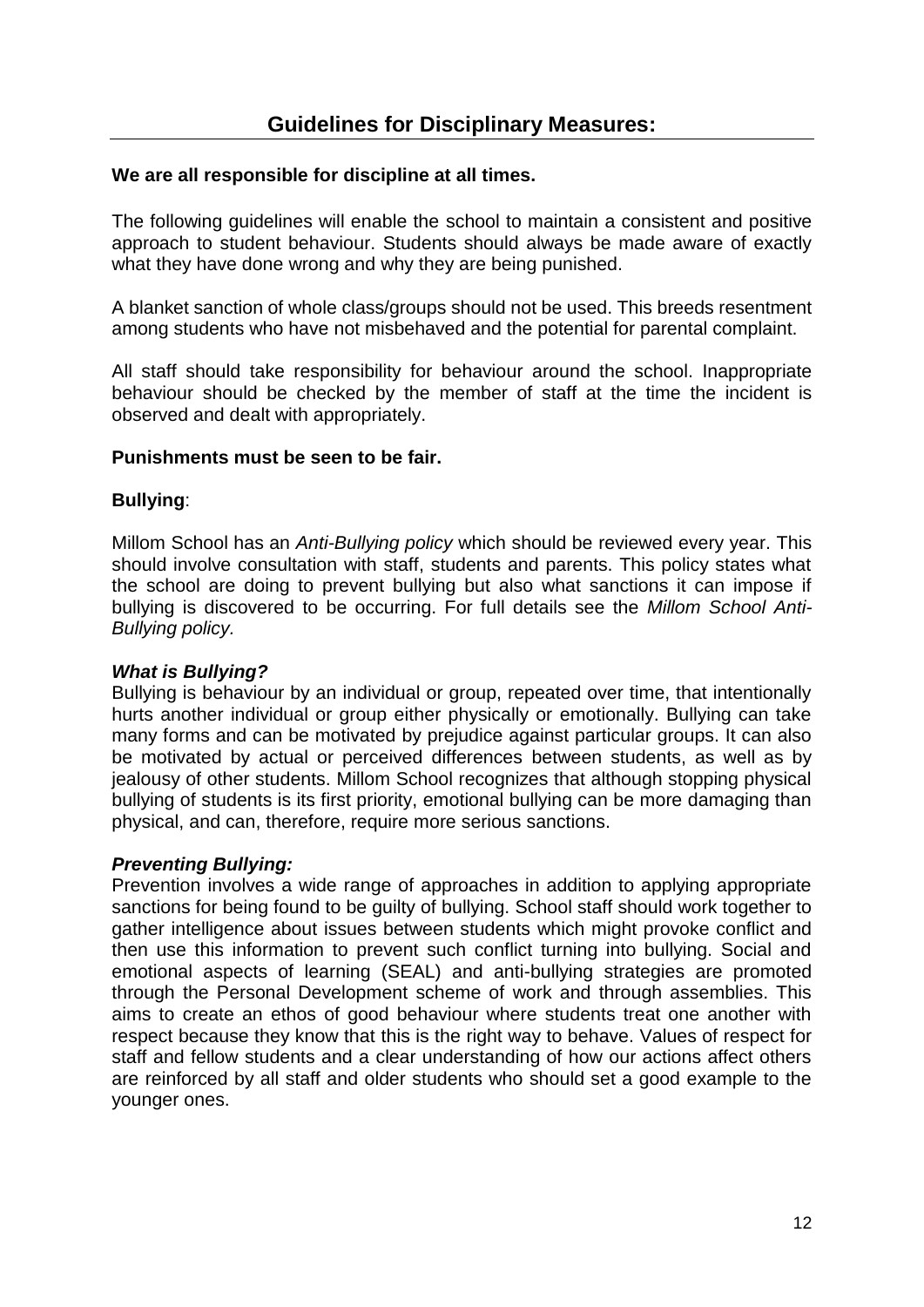#### **Peer on peer Abuse**

We recognise that children can abuse their peers. This is generally referred to as peer on peer abuse and can take many forms. We have a separate Peer on peer Abuse Policy and procedures which will be followed in the event of an allegation being made against pupils in our school by other pupils. This Policy and procedures is available on request from the school office. Consideration will also be given to the advice contained within the DfE document 'Keeping Children Safe in Education' (September 2018) and 'Sexual Violence and sexual harassment between children in schools and colleges' (May 2018).

#### **Uniform:**

- Incorrect uniform should be pointed out to students and this should normally be picked up by tutors at the start of the day. Teaching staff should ask students to correct uniform. Tutors should record a note on GO4SCHOOLS if they are dealing with a uniform issue.
- Students wearing inappropriate uniform or footwear, such as trainers, will be isolated with their tutor for the school day. Tutors **MUST** inform the school office when they are isolating a student in order to ensure that the register is accurate. Parents will be contacted by the school receptionist to see if they can help rectify the situation.
- Teaching staff should also, as part of the start of the lesson procedure, ensure that uniform is correct.

#### **Jewellery:**

- Students are permitted to wear a single small stud type earing in each earlobe and a single ring on one hand. Eyebrow, nose, lip or tongue piercings are not permitted. Students should be told to remove jewellery and told that a second offence will result in confiscation. A note should be made on Go4Schools.
- If a teacher, other than the tutor, asks a student to remove jewellery they should confiscate it.
- When jewellery is confiscated it should be taken to reception where it will be returned at 3pm the following day with the production of a note from a parent.

#### **Hair colour and style:**

- Hair colour, style and make-up must be appropriate for school. Coloured hair, such as red, blue etc. is unacceptable.
- Coloured nail varnish is not allowed.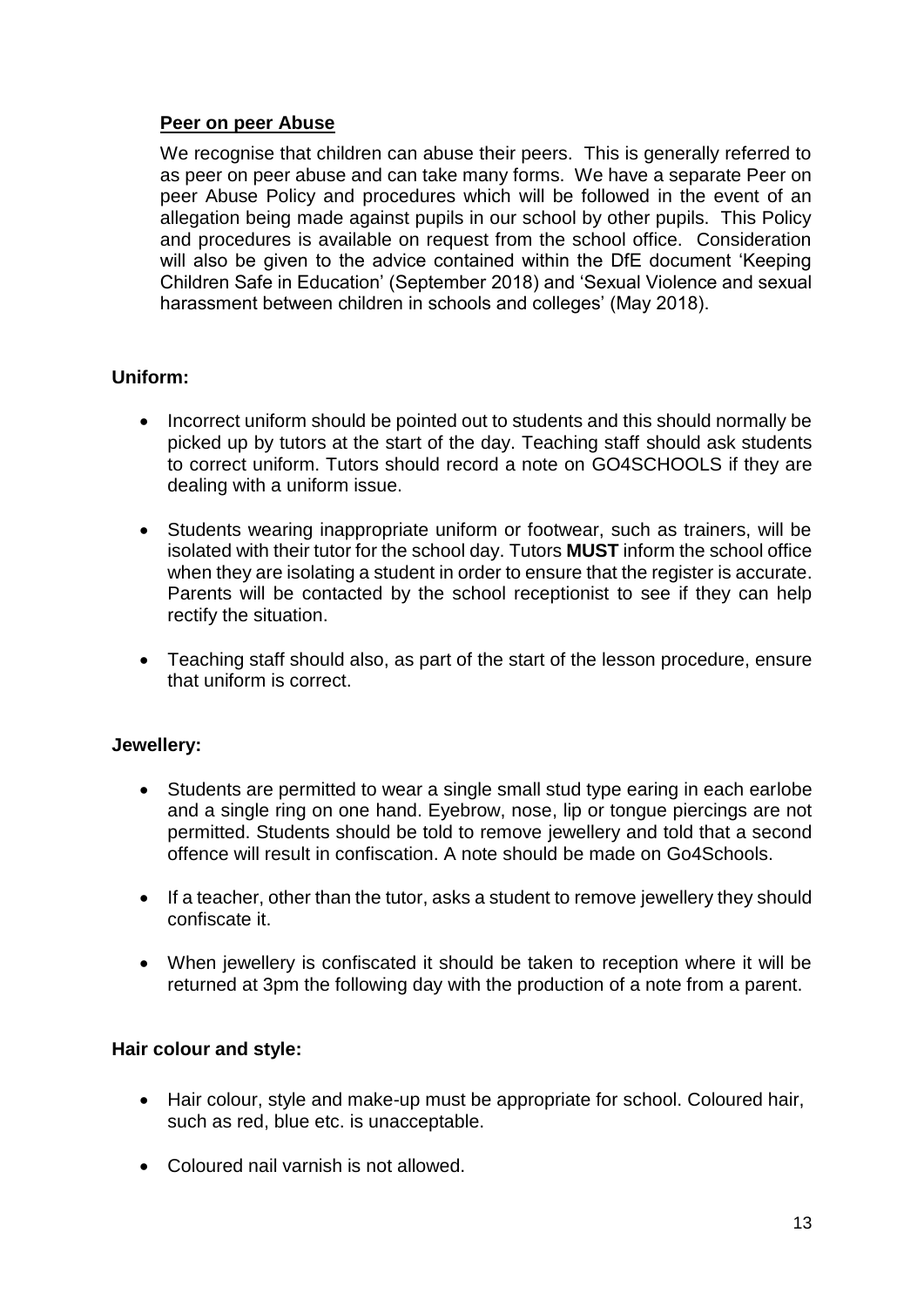- It is important that all staff 'pick up' any incorrect uniform as they walk around the site.
- Ignoring incorrect uniform sends the wrong message to students.

#### **Behaviour around School:**

All staff should take responsibility for behaviour around the school.

Inappropriate behaviour should be checked by the member of staff at the time the incident is observed and dealt with appropriately.

More serious behaviour should be reported to DoLS or the Student Support Team (e.g. aggressive behaviour, verbal or physical bullying). An Incident Report should be completed for serious incidents. DoLS or SST will decide an appropriate consequence based on knowledge of the student and the nature of the incident.

## **N.B. To ignore poor behaviour is to condone it.**

#### **Additional sanctions:**

In addition to the classroom sanctions outlined on page 14, the following sanctions can be imposed by all staff, although they are more likely to be used by middle and senior leaders:

- Loss of privileges e.g. the loss of a prized responsibility, not being allowed to participate in non-uniform days or school trips, withdrawal from sports teams.
- School based community service such as picking up litter, weeding the school grounds, tidying a classroom, helping to clear up the dining hall after meal times, or removing graffiti.
- Various reports lunch monitoring; tutor; departmental; DoLS; Assistant Headteacher.
- Lunchtime and lesson time isolation.
- Restorative practice where perpetrators are confronted with the consequences and effects of their actions upon their victim(s). This can be a very useful approach when dealing with bullying and other forms of threatening or violent behaviour.
- Fixed-term or permanent exclusion in more extreme cases.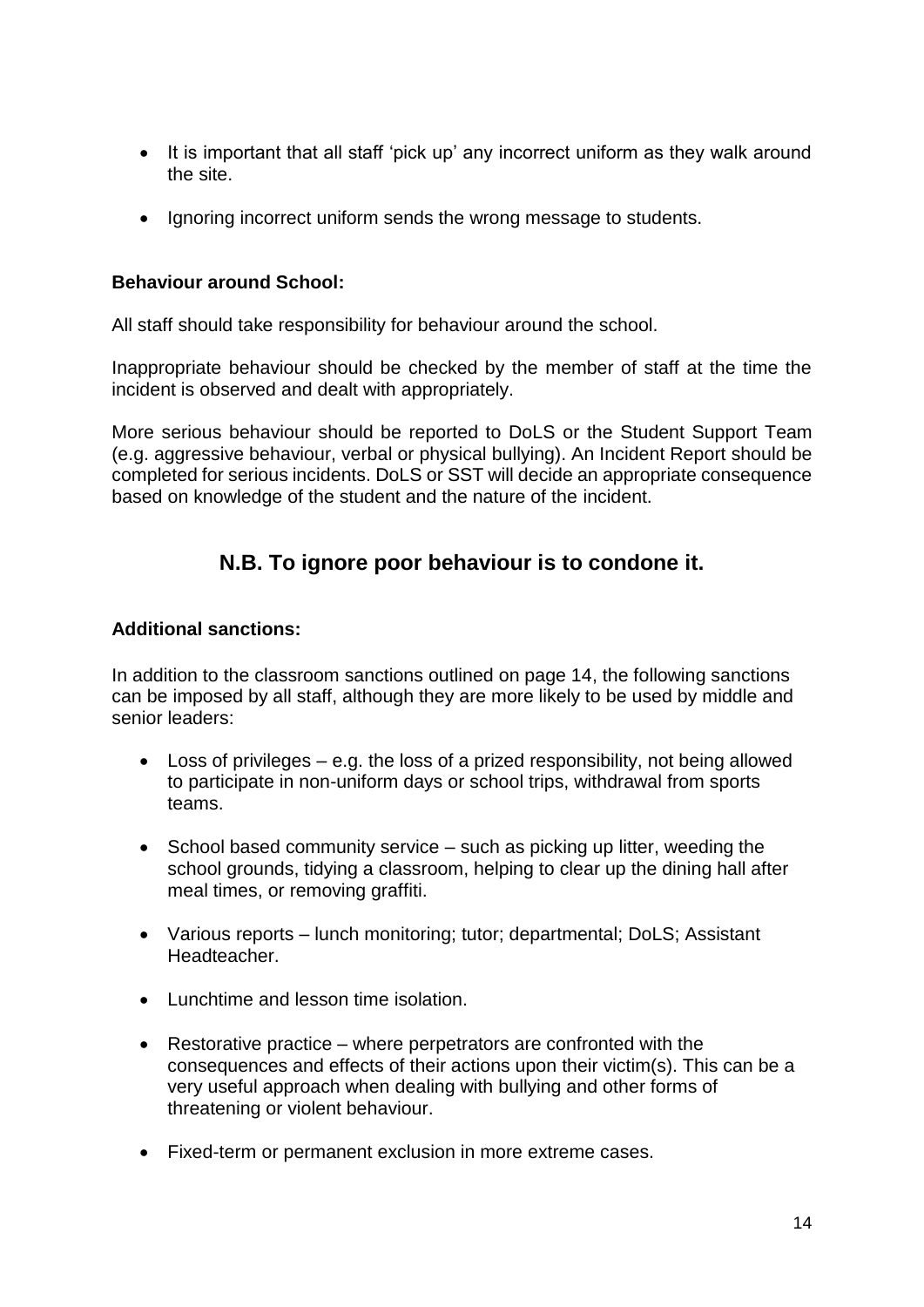To be fair and lawful sanctions must satisfy the following conditions:

- 1. The decision to punish a pupil must be made by a paid member of school staff or a member of staff authorized by the headteacher (this may include volunteers carrying out regulated activity).
- 2. The decision to sanction and the punishment itself must occur on the school premises, although the misbehaviour itself may occur outside of school. However, sanctions may be issued by staff in charge of students during school trips or other events outside of school.
- 3. It must not discriminate against the student with regard to any other legislation such as disability, special educational needs, race and other equalities and human rights. It must be reasonable and proportionate in all circumstances.

*NB: the behaviour policy should adhere to the legal duties under the Equality Act 2010, in respect of safeguarding and SEND.*

#### **However, the safety and security of students and staff as a whole takes priority over all other considerations.**

#### **Pupil Conduct and Misbehaviour Outside the School Premises**

What the Law Allows

Teachers have a statutory power to discipline pupils for misbehaving outside of the school premises. Section 89(5) of the Education and Inspections Act 2006 gives Head teachers a specific statutory power to regulate pupils' behaviour in these circumstances "to such extent as is reasonable."

Subject to the school's Behaviour Policy and procedures, the teacher may discipline a pupil for:

- any misbehaviour when the child is:
- taking part in any school-organised or school-related activity; or
- travelling to or from school; or
- wearing the school uniform; or
- in some other way identifiable as a pupil at the school.
- or misbehaviour at any time, whether or not the conditions above apply, that:
- could have repercussions for the orderly running of the school; or
- poses a threat to another pupil or member of the public; or
- could adversely affect the reputation of the school.

Further Detail can be found in Appendix A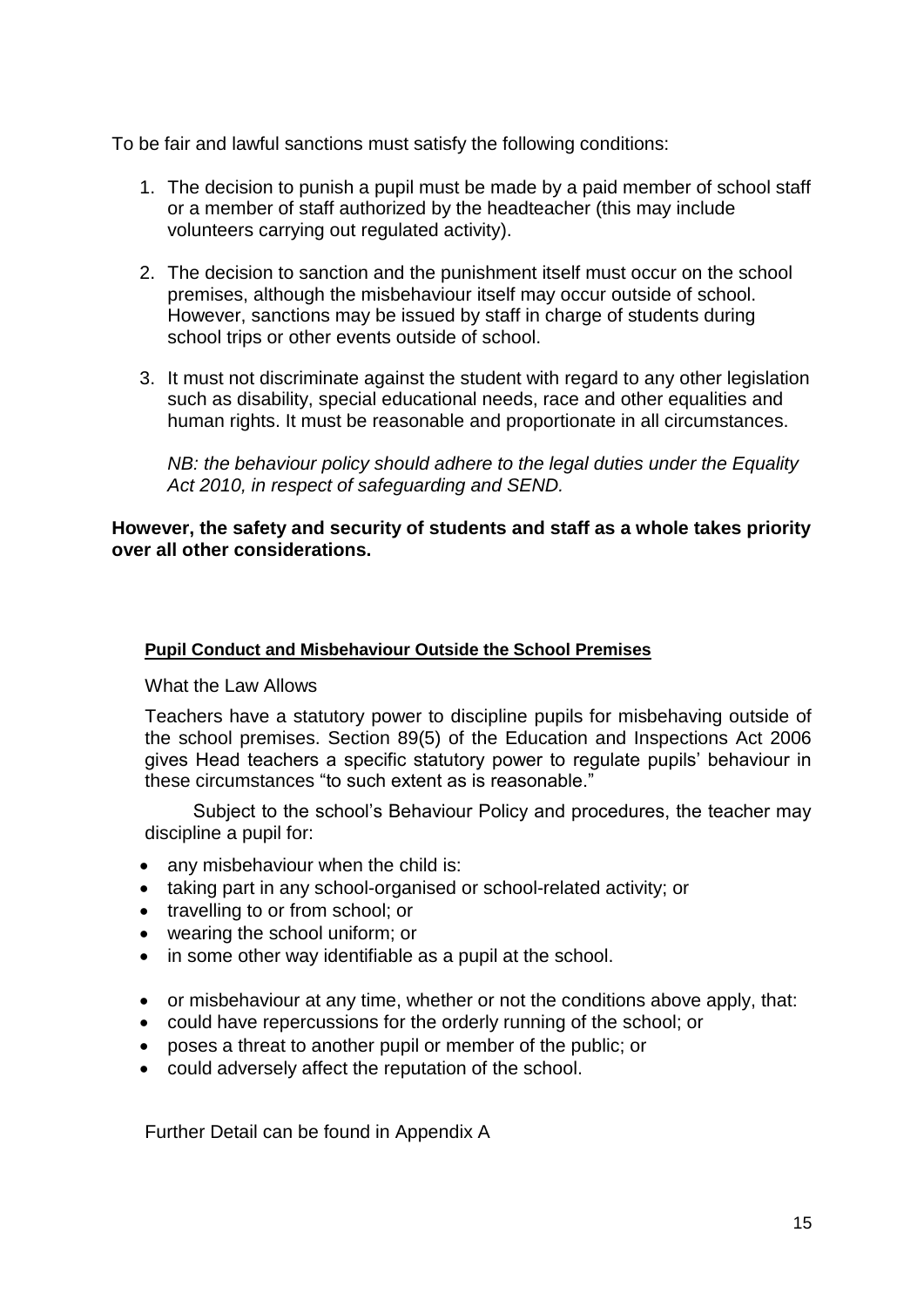#### **Screening, Searching and Confiscation**

The school follows Government advice when confiscating items from pupils which is outlined in their document "Screening, Searching and Confiscation – Advice for Head teachers, Staff and Governing Bodies – January 2018. (A copy of this document is available from the school on request or to download from the Gov.uk Website).

The following items are what are termed 'Prohibited Items' and their presence on school premises or if found on an individual pupil will lead to the highest sanctions and consequences:

- Knives
- Firearms/weapons
- Illegal drugs
- Alcohol
- Fireworks
- Tobacco, cigarette papers, lighters/matches and other smoking related paraphernalia
- E-cigarettes, vapes & associated liquids and accessories.
- Pornographic or unsuitable images
- Stolen items
- Any article that the member of staff (or other authorised person) reasonably suspects has been, or is likely to be, used:

i) to commit an offence,

ii) to cause personal injury to, or damage to the property of, any person (including the pupil)

If there is a suspicion or a report of a student being in possession of any of the above items, staff should pass on their concerns to a Director of Learning and Standards, or a member of SLT.

Further detail regarding Searching, Screening & confiscation can be found in appendix 3.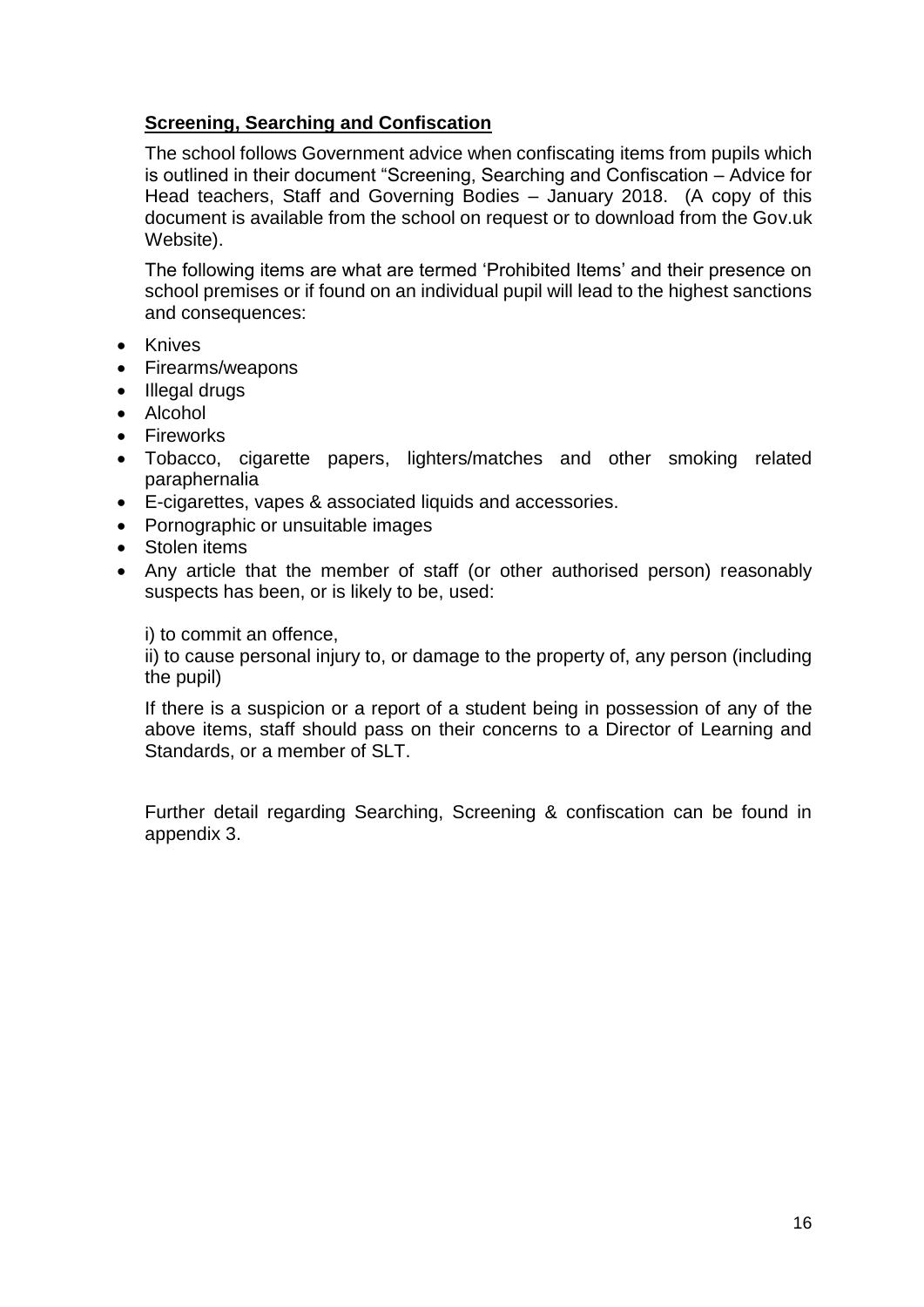#### **The Use of Reasonable Force**

There are circumstances when it is appropriate for staff to use reasonable force to safeguard children. The term 'reasonable force' covers the broad range of actions used by staff that involve a degree of physical contact to control to restrain children. This can range from guiding a child to safety by the arm, to more extreme circumstances such as breaking up a fight or where a young person needs to be restrained to prevent violence or injury 'Reasonable' in these circumstances means 'using no more force than is needed'. The use of force may involve either passive physical contact, such as standing between pupils or blocking a pupil's path, or active physical contact such as leading a pupil by the arm out of the classroom. The decision on whether to not to use reasonable force to control or restrain a child is down to the professional judgement of the staff concerned and should always depend on individual circumstances.

The Governing Body have taken account of advice provided by the DfE - Use of reasonable force: advice for head teachers, staff and governing bodies and the school's public sector equality duty set out in section 149 of the Equality Act 2010.

Guidance to staff in avoiding use of force when dealing with confrontation

- 1. Remain calm and polite; keep your own temper in check.
- 2. Maintain eye contact; speak clearly without raising your voice.
- 3. Defuse the situation by offering to talk privately during a break or in a quiet place, if you feel it is safe to do so.
- 4. Do not block the path of a student who is wanting to exit a room

Further information regarding The Use of Reasonable Force can be found in Appendix 4.

#### **Behaviour of Parents and Other Visitors to the School**

The School encourages close links with parents and the community. We believe that pupils benefit when the relationship between home and school is a positive one. The vast majority of parents and others visiting our school are keen to work with us and are supportive of the school. However, on the rare occasions when a negative attitude towards the school is expressed, this can result in aggression, threatening behaviour, written, verbal and/or physical abuse towards a member of the school community.

We expect parents and other visitors to behave in a reasonable way towards other members of the school community. Further detail can be found in appendix 5.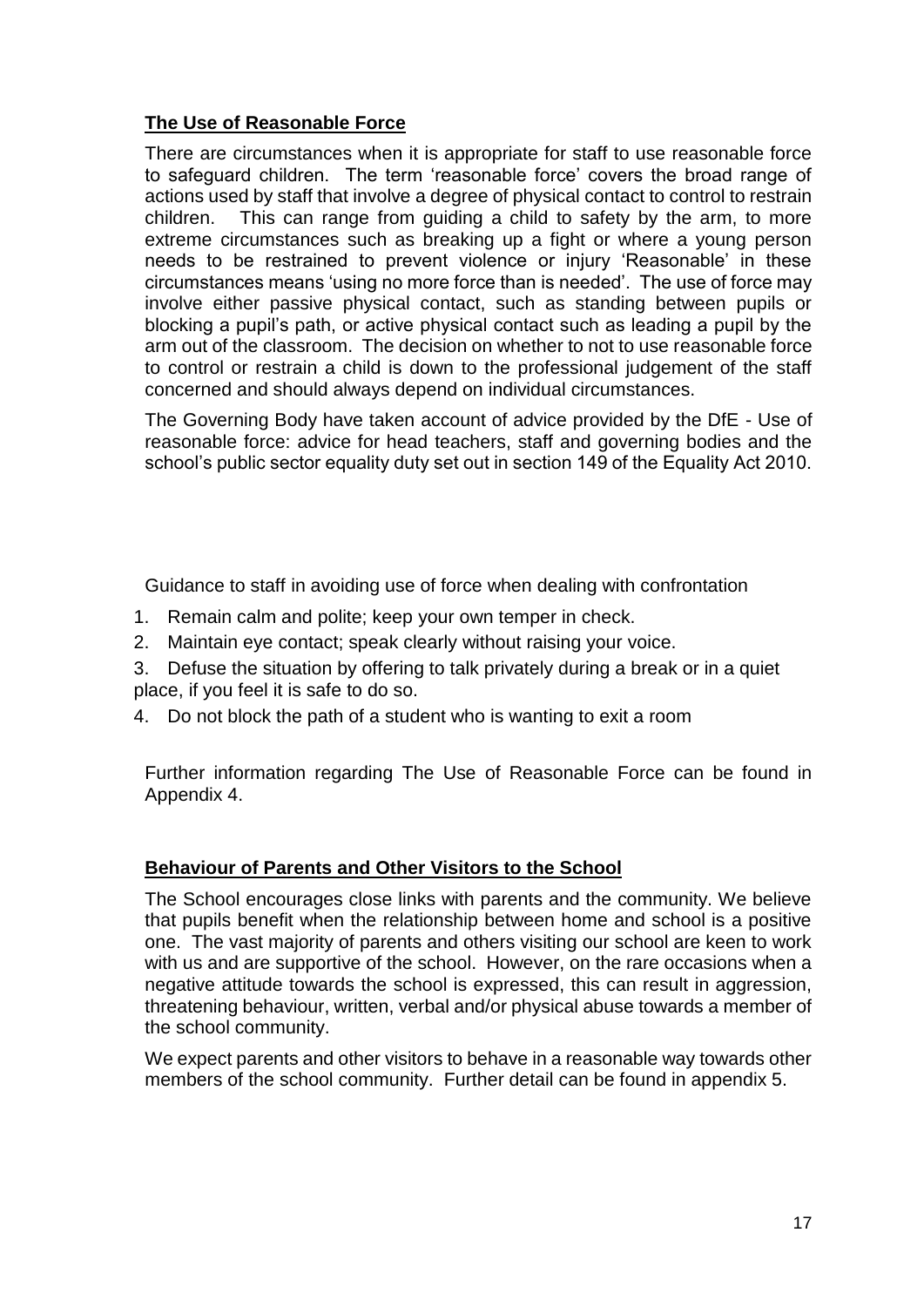# **Classroom Procedures**

All staff should follow the agreed policy, e.g. rules, rewards and consequences.

A consistent approach from all staff makes discipline problems less likely to occur and makes the classroom a better place for both students and staff.

Staff should go through the Classroom Code of Conduct, which are in every teaching area, at the start of each term.

#### **Classroom Code of Conduct:**

- Do as you are told the first time you are asked
- Be correctly equipped for the lesson
- Allow others to speak without interruption
- Do not shout out, tease, or use bad language
- Take care of classroom, equipment, and materials
- Staff must be addressed courteously by their names (Mr/Mrs/Miss) or by Sir/Miss.

#### **Rewards:**

Verbal praise and behavioural praise (use as often as possible):

- End of Term Assembly Rewards (Using Go4Schools Data)
- Positive note in planner.
- Postcards home.
- Sent to DoL, SST or SLT (for additional praise).
- Subject awards such as Star of the Week/Month/Term.

#### **Sanctions:**

- 1. Warning/verbal reprimand
- 2. Isolated in lesson for short period
- 3. Kept back after class\*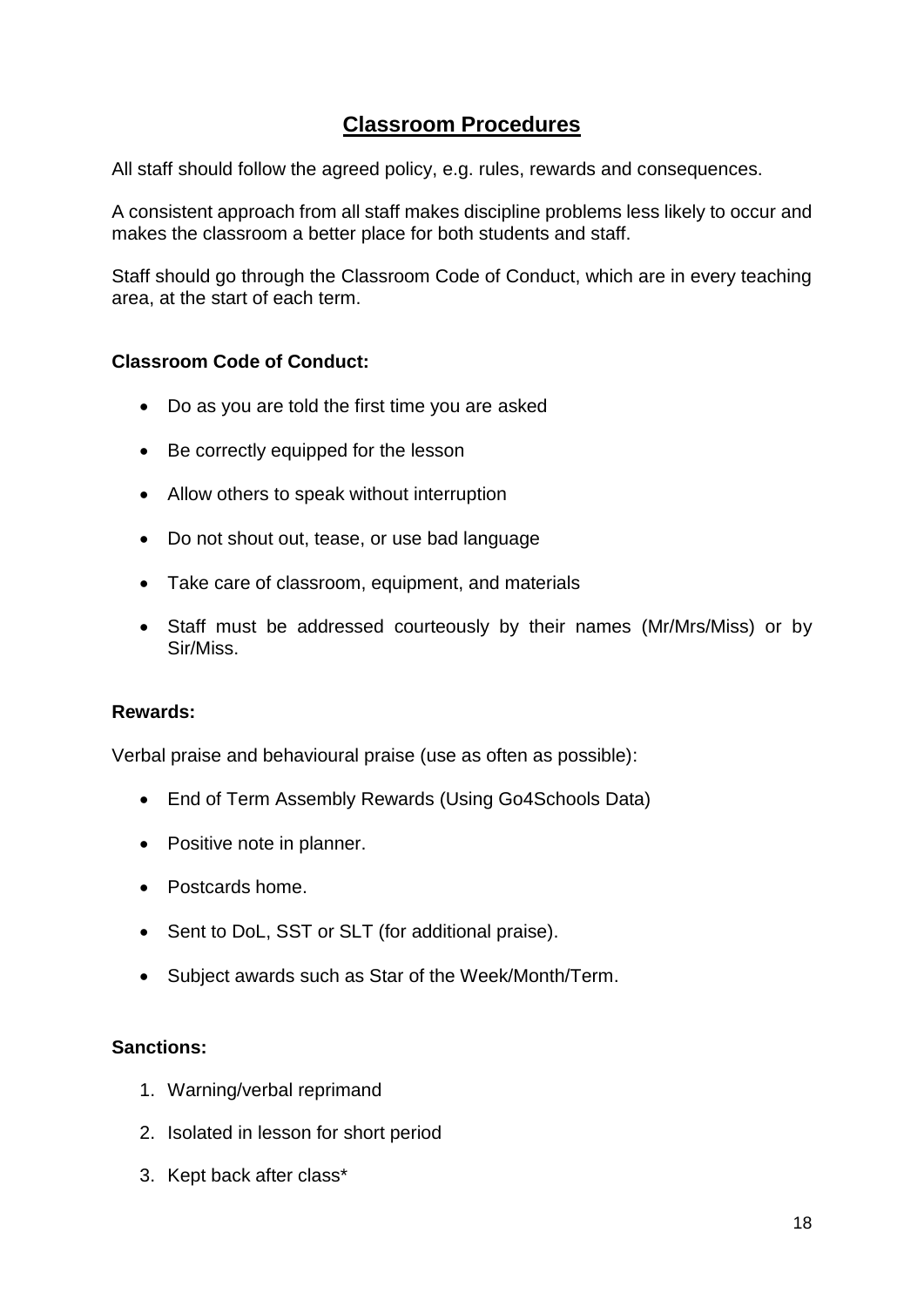- 4. Negative comment in planner
- 5. Detention lunch/break/after school
- 6. Extra work or repeating unsatisfactory work until it meets required standards.
- 7. Confiscation of students property e.g. jewellery/mobile phone etc.
- 8. Referral to HoD/Subject Leader
- 9. Removed from lessons for a fixed period

Continued misbehaviour in a particular lesson will result in the student being placed on departmental report.

Decision to place a student on departmental report will be made by HoD/Subject Leader after consultation with subject teachers.

Where students would normally go straight to another lesson, they should be isolated for the remainder of the lesson rather than being kept back at the end.

**\*NB Remember at the end of the day, some students may have to be released in time to catch a bus.**

## **Punctuality:**

- Tutors should be in their rooms at 8.45 am.
- Students should move to their tutor rooms at the bell at 8.45 am.
- As far as possible, teachers should be in their classrooms to meet students as they arrive.
- Students are expected to be at all lessons on time. Lateness should be treated as a misdemeanour and students warned as to future punctuality. 'Lates' must be recorded on GO4SCHOOLS. As part of effective classroom management teachers should impose appropriate consequences for lack of punctuality.
- Tutors will monitor punctuality. Weekly 'late lists' will be produced via GO4SCHOOLS by the attendance officer and sent to tutors and the relevant DoLS. A stepped approach exists for sanctioning morning 'lates' beginning with a verbal warning from the tutor and resulting in a full school detention for students who have 4 or more 'lates' within a half-term. Parent/carers will also receive a letter informing them of the detention and asking for their support. This is in addition to (and does not replace) any consequences from individual teachers.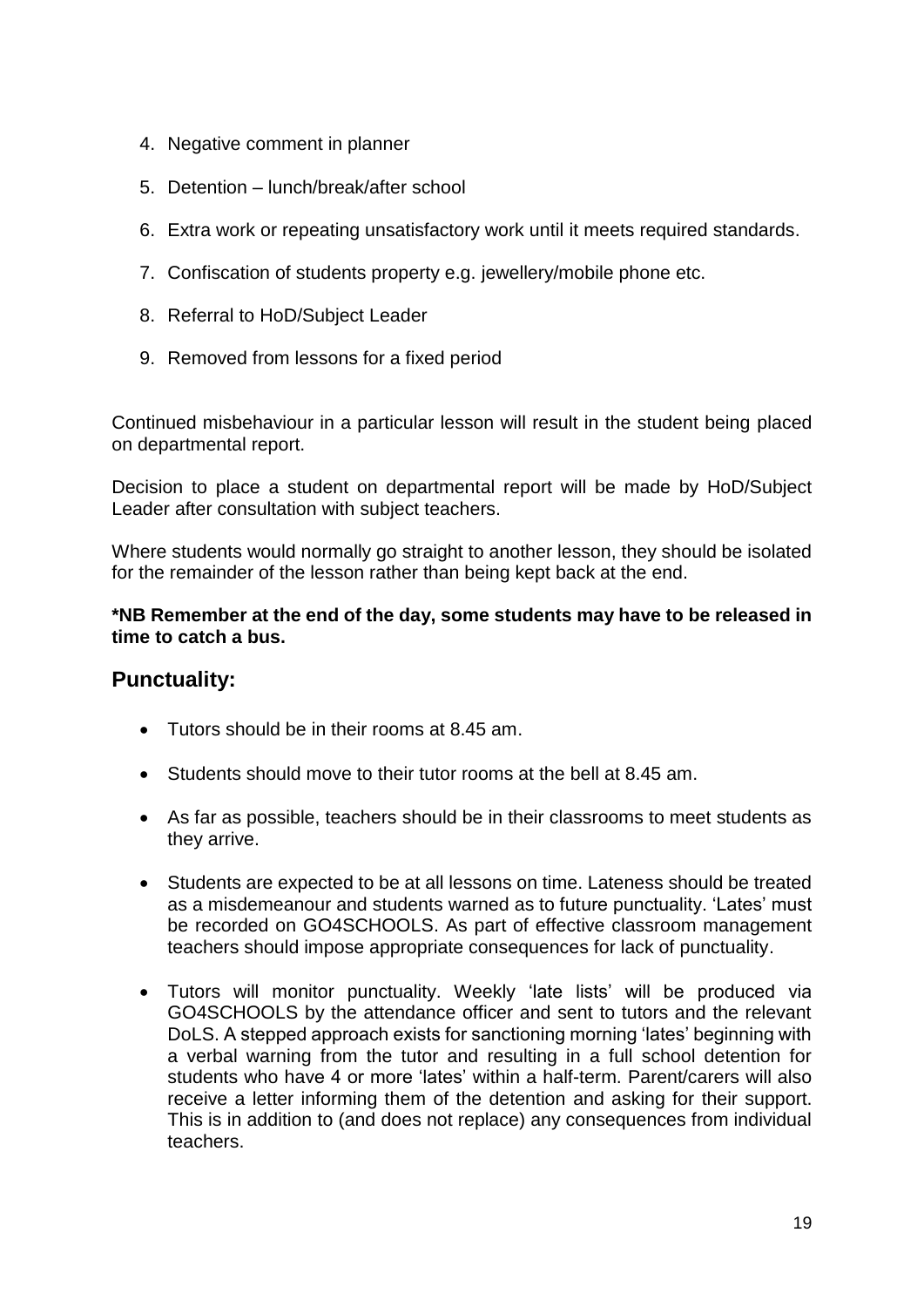# **Truancy:**

- All staff must keep an attendance record for all lessons on GO4SCHOOLS. GO4SCHOOLS registers must be saved at the beginning of the lesson.
- If staff suspect a student may be truanting from their lesson, they should inform the receptionist as soon as possible. The receptionist will inform the On-Call member of staff. If the student has left the site then parents will be informed firstly but if the student cannot be located the police will be contacted.
- Where a DoLS becomes aware that a student has truanted, then the student will be placed 'on report' to monitor attendance. Parents will also be informed.
- The Assistant Headteacher and the DoLS will meet on a regular basis to discuss any problems with attendance and enlist support with persistent nonattenders.
- All tutors should inform their DoLS if they have any concerns about a student's attendance.
- The school operates a 'First Day Response' system with absentees' parents being contacted on the first day of absence. Absences are listed on the GO4SCHOOLS Home page.

## **Expectations of Students:**

In addition to the classroom code of conduct, it is reasonable to have the following expectations of students: -

- Students must realise that staff are in the position of parents/guardians whilst they are in school and this means that there is no excuse for disrespect or insolence towards teachers or other staff.
- Students should always be respectful to fellow students and visitors to the school.
- Students should behave sensibly and calmly in and around the school buildings.
- Students are not permitted to smoke at school or on any journey to or from school (this includes the smoking of e-cigarettes). Students caught smoking or associating with students smoking will be **excluded for one day** in the first instance. Repeat offenders will serve escalating periods of exclusion.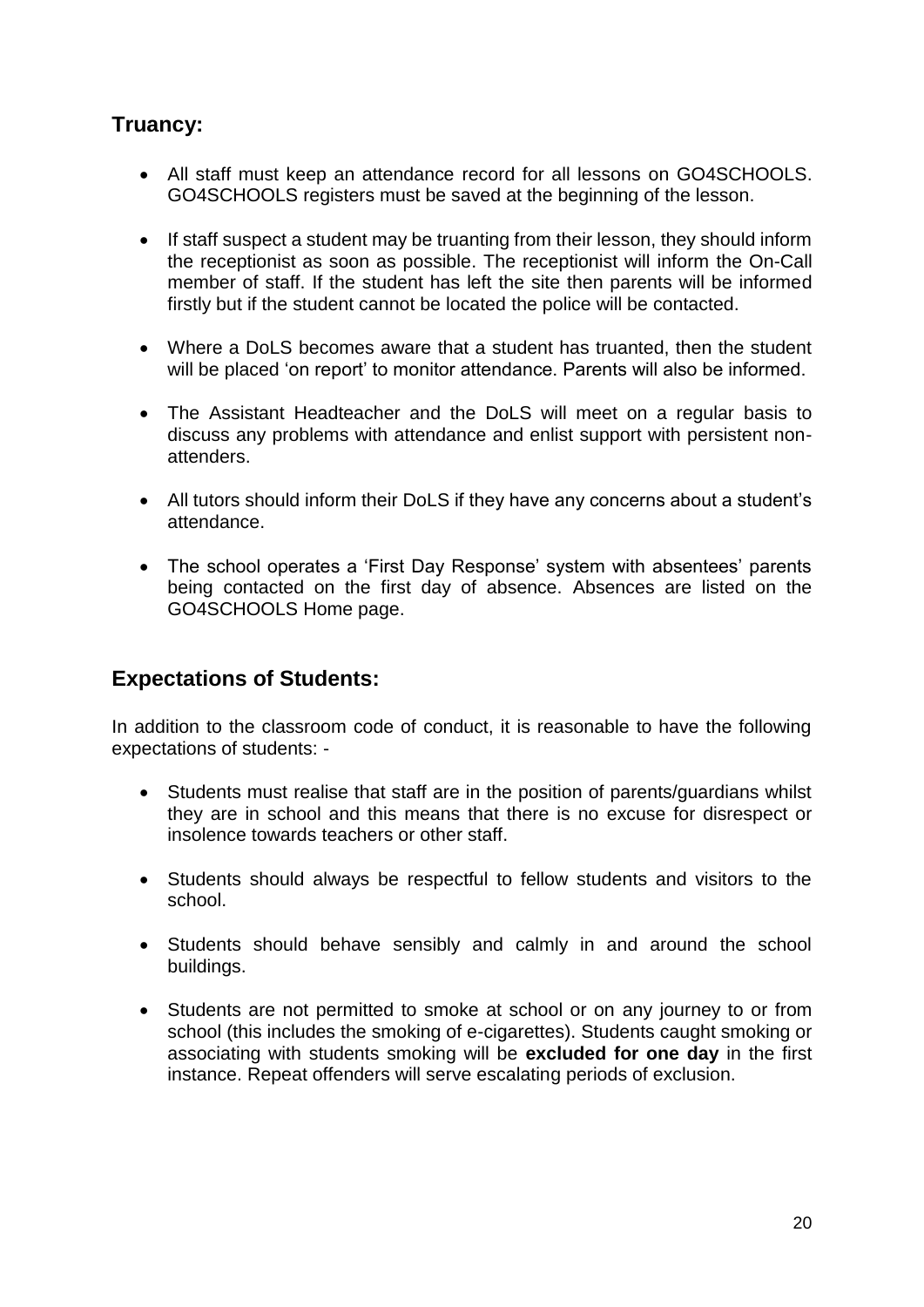# **Expectations of Staff:**

In the same way that we have expectations of our students, students are right to have expectations of their teachers. Staff also have expectations of their colleagues.

- 1. Staff must be consistent in their approach and adhere to school policy.
- 2. Staff should dress appropriately for school in a professional manner.
- 3. It is essential that staff appear undivided, even though there may be differences between individuals.
- 4. All staff should feel valued and trusted by one another.
- 5. All staff should feel supported by colleagues.
- 6. Staff must provide a safe environment for students. Any instance, however small, of bullying, assault, or dangerous behaviour witnessed by a member of staff should be dealt with immediately by that member of staff and not overlooked. A written referral should be passed to the relevant member of staff so that any necessary further action can be taken. This should be by logging the incident on GO4SCHOOLS under the category of bullying. However, the member of staff should also inform the relevant DoLS of the incident if it serious enough to warrant a significant sanction.
- 7. Students should be addressed by their first name.
- 8. Praise should be used often in the classroom and as soon as it is earned.
- 9. Staff should arrive to lessons promptly. Lessons should only start when students are quiet and ready to commence the lesson. Similarly, lessons must end in an orderly fashion with students being dismissed in a controlled manner.
- 10.Lessons must be planned and be appropriate for the particular class. The lessons should challenge and stimulate students and not simply occupy them. Students should understand clearly what is expected of them and what they should achieve in the lesson. Work should be marked promptly and positively to encourage better work. Students should be clear on what they need to do to improve.
- 11.The classroom environment should be as pleasant as possible. Display should be used to inform, stimulate and encourage students. It should also be used to recognise and reward good work.
- 12.The key to our approach to students is **CONSISTENCY**. Lack of consistency only confuses students (and staff!) and leads to ill feeling and discipline problems. Consistency leads to security and a clear understanding that any breaches of discipline will be dealt with.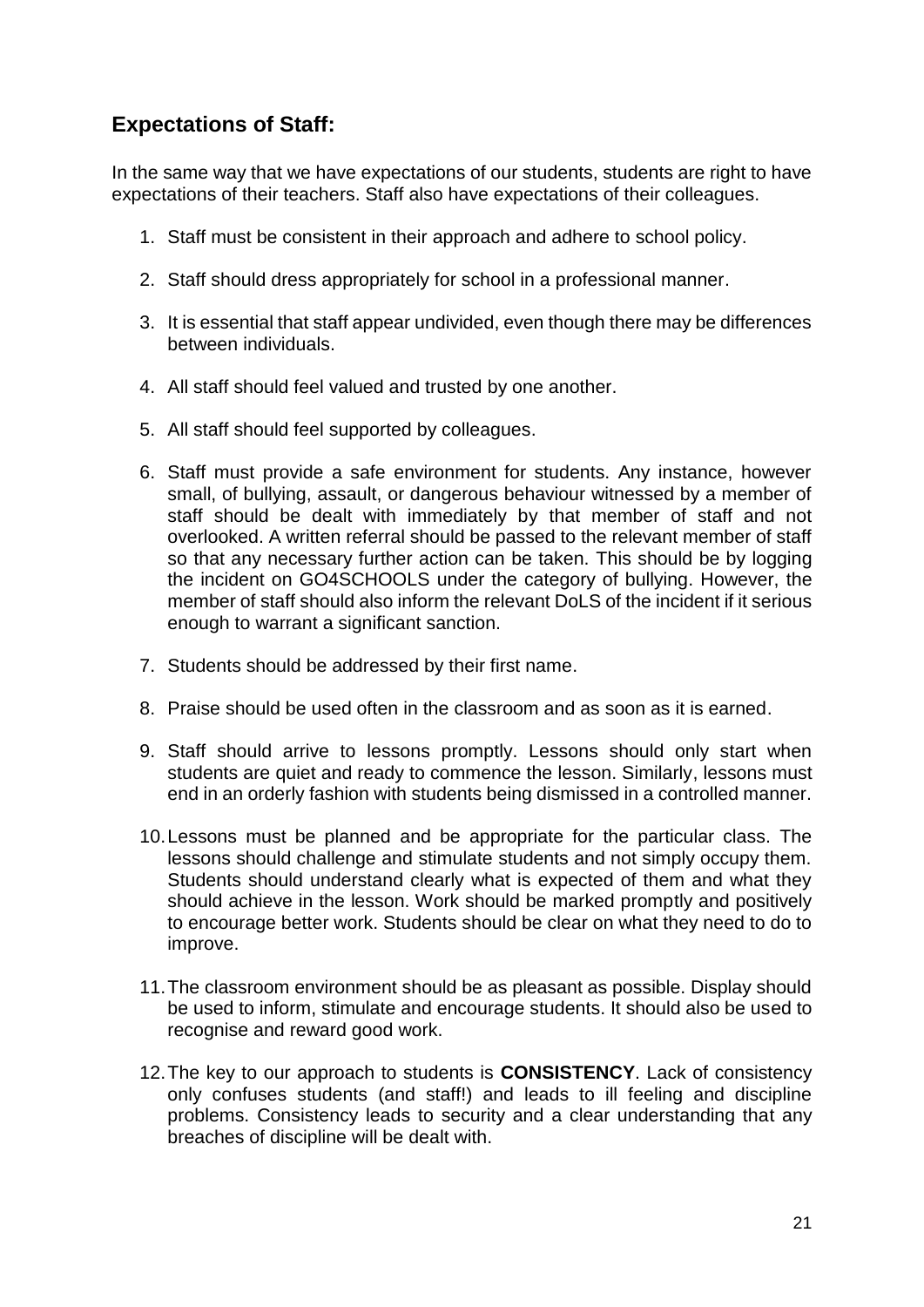13.Teaching a class must always be a priority. Staff should not usually be interrupted whilst teaching a class unless it is necessary.

# **Behavioural Support**

The school believes firmly that students who are experiencing difficulties with their behaviour should be supported in learning how to improve their behaviour so that they are able to make the most of the opportunities offered by the school.

The school wants all students to feel happy and secure in school. Students with behaviour problems rarely experience this feeling. In addition, their behaviour can have an impact on the education of other students and, on occasions, how happy and secure they feel in school.

It is essential that the impact of any poor behaviour on other students is not forgotten and, therefore, needs to be considered when deciding on the most appropriate ways to support students with behaviour problems.

The ways students are supported will always be decided on an individual basis. Students will be involved fully in the decisions being taken to provide them with support. This does not mean that students will have the right to refuse to comply with a particular course of action. They must, however, have the reasons for the course of action clearly explained to them.

Parents should be involved at all stages. When parents work in partnership with the school, the chances of a successful outcome are increased considerably.

The school works closely with Educational Psychologists, Local Authority Inclusion Officers, Hospital and Home Tuition, Police Community Support Officers, Social Services, LAC Team, the Safeguarding Hub, plus any other agencies we feel may be able to offer support e.g. YOS (Youth Offending Service).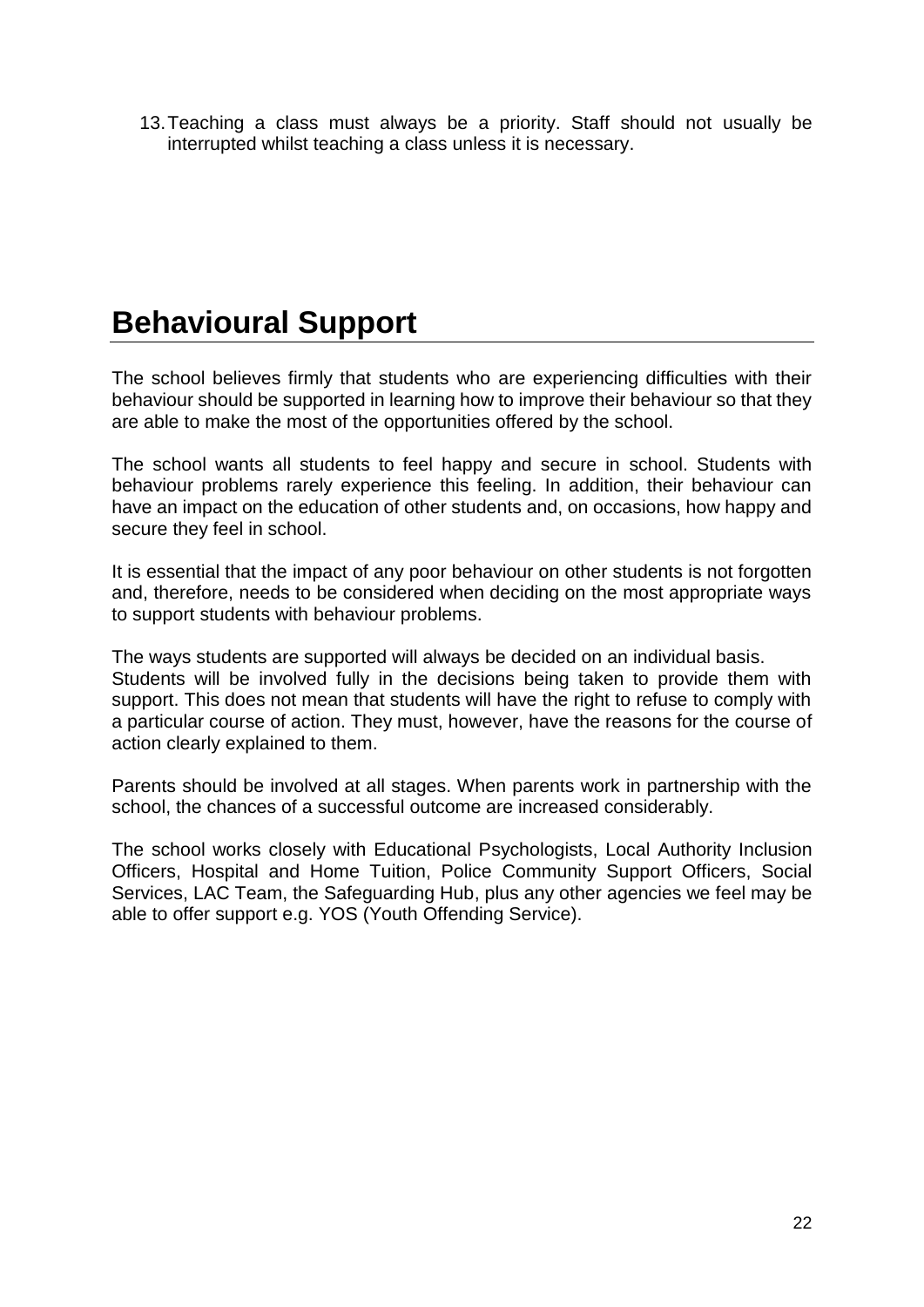# **Agreed staged approach to classroom low level disruption**

#### **1 st warning**

This will be a verbal warning mentioning the behaviour that is not acceptable and emphasising to the student your expectations for their behaviour.

#### **2 nd warning**

This will be a written warning and the student's initials should be written on the red section of the 'Behaviour for Learning Poster'. Again remind the student that their behaviour is not acceptable and that if they choose to break the rules again that they leave you no choice but to issue a sanction/detention. Tell them to think carefully about their next move and that the choice is theirs.

During warning 2 you may decide to move the student within your classroom to a place that might help them continue.

#### **3 rd Sanction**

I saw/heard you choose to ....*behaviour*…. You have chosen to receive a sanction/detention where we will discuss this calmly later.

**This is non-negotiable and students must understand and believe that there will be inevitable consequences if they make the wrong choices.**

If you choose to break the code of conduct again you leave me no choice but to remove you from the classroom and refer you to the HoD. Tell them to think carefully about their next move and that the choice is theirs.

**You may decide to tell the student that the length of the sanction/detention will be determined by the level of work they do from that point.**

**Put a mark by the student's initials indicating that they have received a sanction/detention.**

#### **4 th Sanction**

The student receives an after school detention with the HoD of no longer than 60 minutes.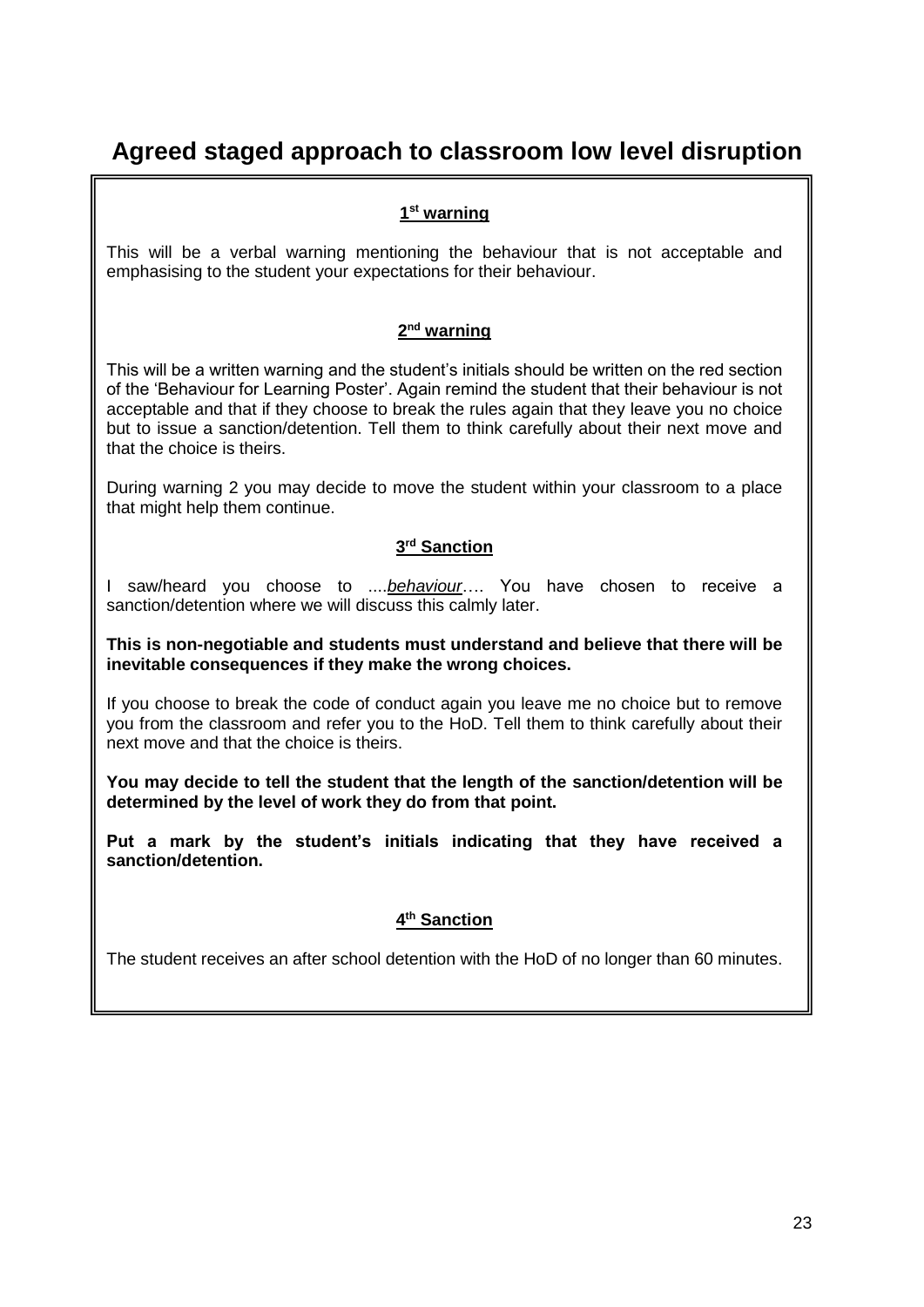# **Guidelines on the Use of Detention**

The law gives teachers the power to issue detention to students under 18 as a sanction during the school day and outside of school hours. This is clearly communicated to parents in the Home/School Agreement printed in the Students Planner. If the parents/carers have signed the agreement they are consenting to staff exercising this power when necessary.

The times outside normal school hours when detention can be given are:

- After school on any day when the student is not authorized to be absent
- Weekends (except the weekend preceding or following the half-term break)
- Non-teaching days (INSET days)

After school detention is an available strategy but should always be considered in relation to the safety of the student and travel arrangements. It does not matter if making travel arrangements are inconvenient for the parent/carer. However, in the event of safety issues arising, staff must be prepared to find alternative strategies to after school detentions. Also, if a student has known responsibilities as a carer, an after school detention may be unreasonable.

Staff are advised to make use of breaks or lunchtime detentions as a first recourse. However, for lunchtime detentions, staff should allow reasonable time for the student to eat, drink and use the toilet.

#### **USE OF DETENTION:**

- 1. The time, place and reason for the detention must be recorded in the student's planner.
- 2. If the detention is after school then it is advisable that the student's parent/carers are given 24 hours' notice, even though this is no longer statutory. If you think that the student will not show their parents their planner then you should follow up with a telephone call home. If you wish to put a student in a detention that is within 24 hours you should contact the parent/carers to request permission to keep their child after school and to check if they are able to collect or organize provision for him/her to be collected after the detention.
- 3. Students who fail to attend the class teacher's detention should then receive a further detention from the HoD/Subject Leader.
- 4. Students who do not attend this second detention will be placed in School Detention with the Student Support Team.
- 5. Students who fail to attend School Detention without a valid reason will be placed in full isolation for the following day of school (or as near to the following day as possible).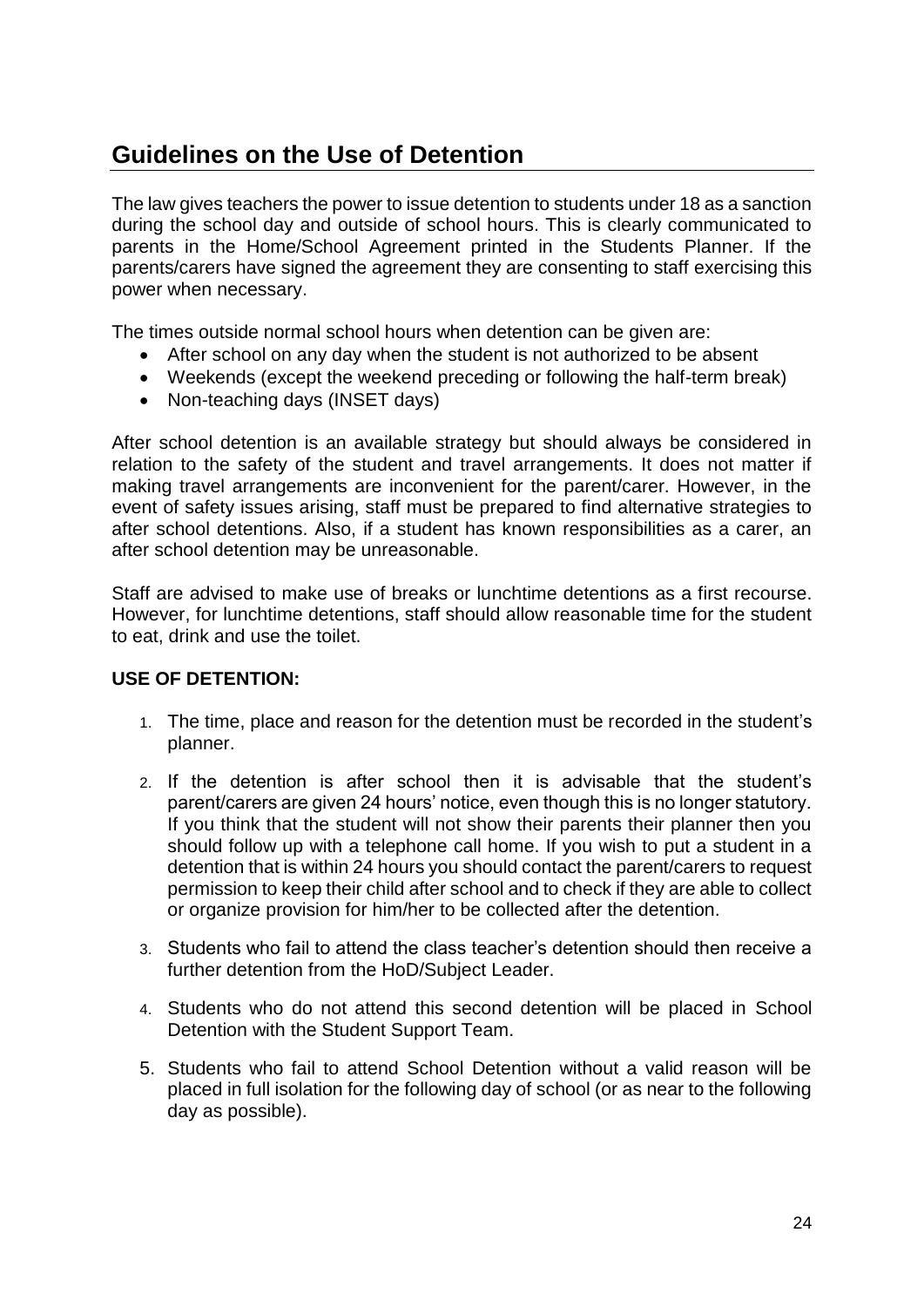# **On-Call Support timetable**

The idea of a support timetable is to provide additional help for staff when an emergency occurs in the classroom. An emergency could be a violent incident, a student out of control, a serious and persistent refusal to comply with school rules or a serious medical problem.

Staff must not use the support timetable for minor incidents or work-related problems. These should be dealt with by following the school's normal disciplinary procedures.

If a serious incident happens, the HoD (in the majority of cases) should telephone reception or ask a reliable student to go to Reception. The Receptionist will alert the member of staff 'on-call', who would then come immediately to the classroom, where he/she would either remove the offending student or supervise the class to allow the teacher to deal with the incident.

The teacher 'on call' will not be responsible for dealing with the incident but can advise on a possible course of action. The student concerned will be dealt with by the appropriate person under the normal disciplinary procedures of the school.

An On-Call form with full written details must be given to the member of staff on-call who will return the completed form to reception once the matter has been dealt with. Reception will pass this form on to the appropriate HoD in order for any recommended actions to be carried out. All relevant staff will be informed of the incident via e-mail.

An On-Call Support Timetable will be drawn up each year along with guidance for oncall staff.

## **Referral Route for class teachers:**

For the minority of students who are rejecting the positive support and encouragement provided by the class teacher a stepped and structured referral process will occur:

- **1.** Teacher applies the agreed staged approach to lesson disruption.
- **2.** At the class teacher's discretion students who persistently reach stage 3 and 4 can be referred to HoD/Subject Leader. On the first referral, HoD/Subject Leader counsels the student, places their name on a register within the Departmental Discipline records and explains what will happen if the student is referred on a second occasion.
- **3.** Students return to the class teacher for their next lesson or following a single period of lesson isolation.
- **4.** If students are referred to the HoD/Subject Leader on a second occasion then: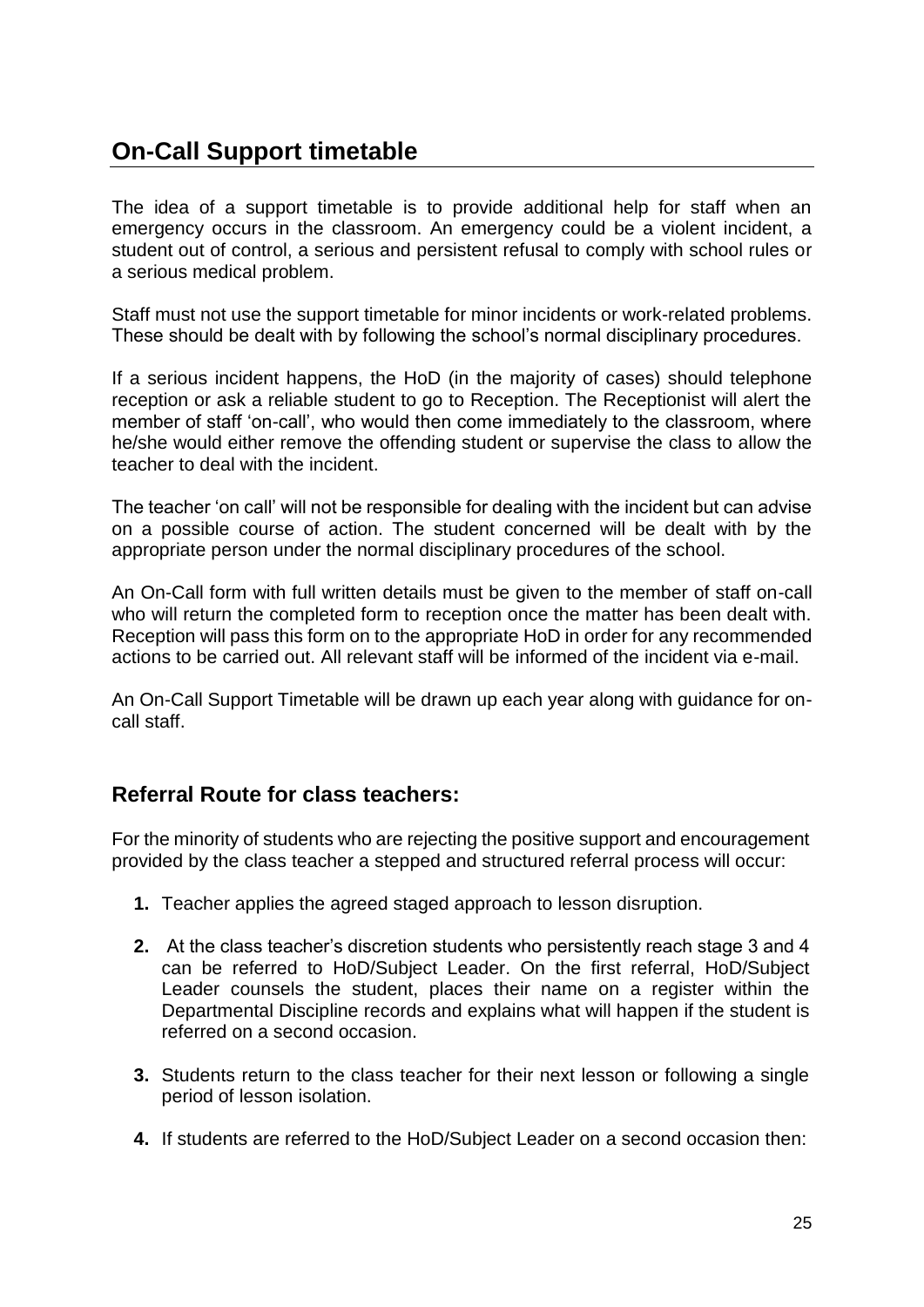- a. All relevant information is recorded on GO4SCHOOLS and the HoD informs the relevant DoLS.
- b. The HoD/Subject Leader informs the team secretary from the Admin Team and a standard letter is sent home to parents outlining the concerns and informing them of the action to be taken.
- c. The student should be placed on Departmental Report and a further departmental detention or isolation may be operated at the discretion of the relevant department.
- **5.** Students return to the class teacher and the (1-5) cycle recommences if necessary.

Directors of Learning and Standards (supported by the Student Support Team) will monitor the overall progress in lessons of students, and take action if necessary by informing parents of situations by letter, meeting with students, placing students on report and meeting with parents.

Information about students overall progress will be triangulated between the tutor, learning Mentors and the Directors of Learning and Standards.

In serious situations DoLS and the Student Support Team have the power to recommend a student to the Assistant Headteacher for an internal exclusion.

## **Referral Route for non-classroom based incidents:**

- **1.** Member of staff deals with incident and takes action if necessary.
- **2.** If action is taken, the member of staff should inform the tutor(s) of the student(s) involved.
- **3.** Tutor discusses any issues with their tutee.
- **4.** Tutor monitors the overall picture of their tutees and takes action when necessary by contacting parents, placing the student on report or referring to DoLS.

The effective operation of this referral system is dependent on student and teacher awareness of its operation. We strive towards consistency of practice through the school meetings structure, INSET, assemblies, parental information and tutorial work.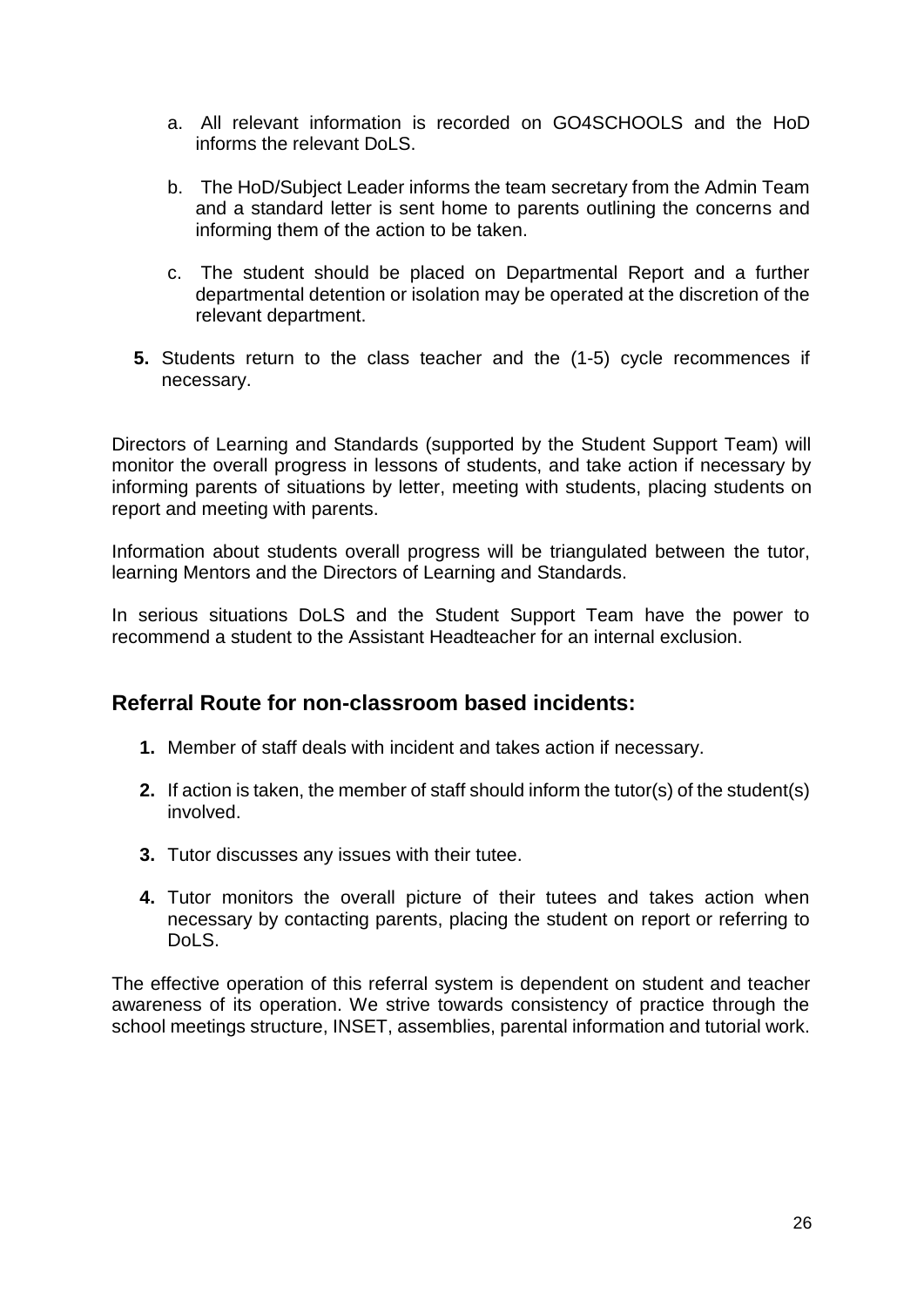# **Subject Report and Guidelines:**

# **Suggested Procedures**

- 1) HoDs/SLs will decide whether students should be put on Subject Report.
- 2) Subject report to operate for a designated period of lessons.
- 3) Each Subject Report should have specific targets.
- 4) After the period of lessons either:
	- a) Problem solved
	- b) Extension of subject report for further period of lessons
	- c) Escalation of consequences which would be:
		- i) Contact DoL and parents.

ii) Isolation from lesson in another classroom / with a senior member of staff

In all cases a copy of the Subject Report should be sent to the DoLS at the end of the designated period of lessons.

5) Other circumstances when students might be removed from classroom:-\* a) to defuse a crisis;

b) to omit subject report stage and give class a chance to settle without the disruptive or uncooperative student;

6) Key Stage DoLS can put individual on Whole School Report at any stage upon recognising difficulties in more than one area as a result of weekly analysis of GO4SCHOOLS behavior logs.

## **\*Please remember students must not be left in an unsupervised area**

# **Tutor/DoLS Report and Guidelines:**

## **Suggested Procedures**

- 1) Tutors/DoLS will decide whether students should be put on Tutor/DoLS Report.
- 2) Tutor/DoLS report to operate for a designated period (a minimum of two weeks).
- 3) Each Tutor Report should have specific targets.
- 4) After the two-week period either: a) Problem solved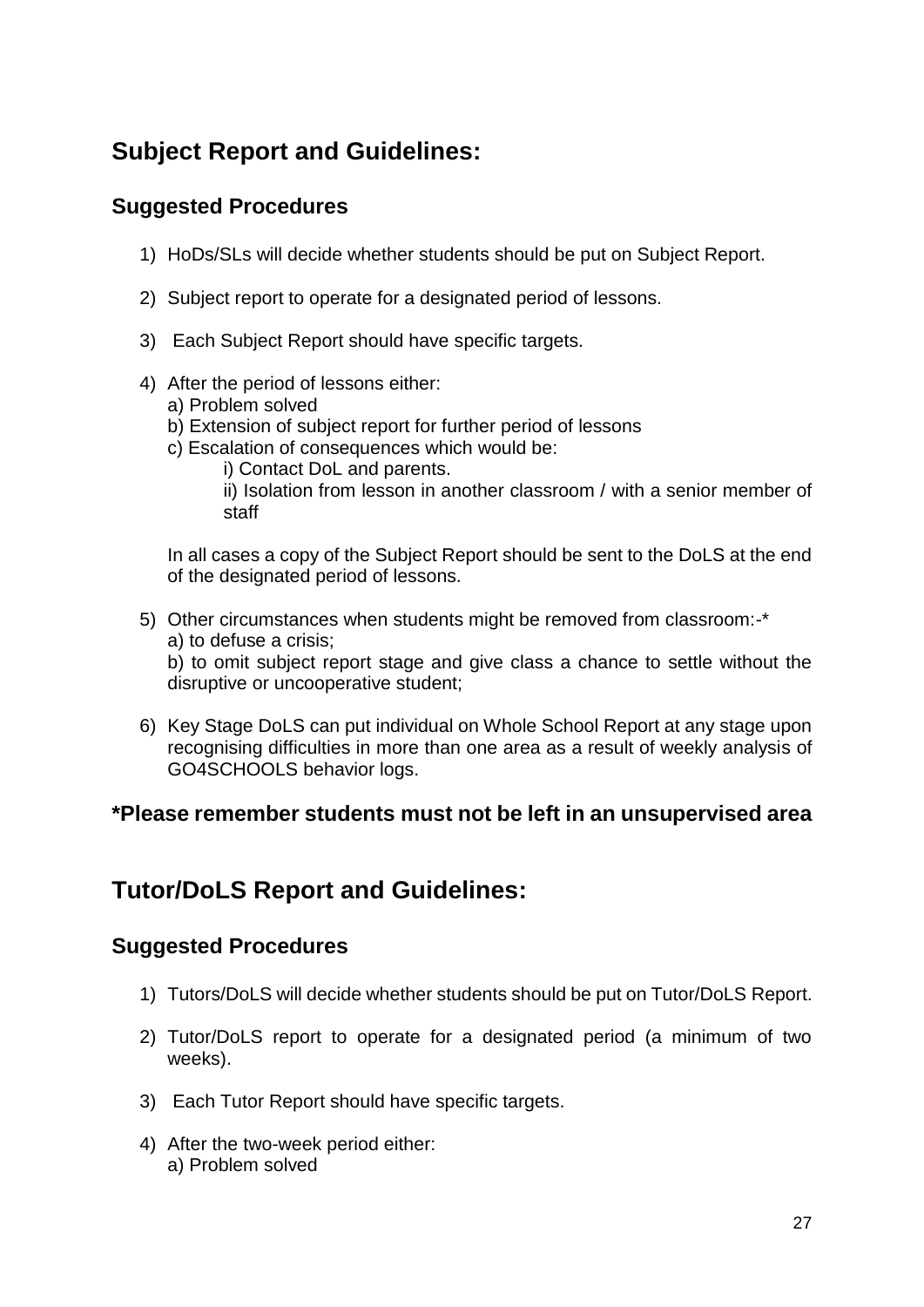- b) Extension of tutor report for further two week period
- c) Escalation of consequences which would be:
	- i) Contact DoLS and parents.
	- ii) Move up to DoLS Report
- 5) Key Stage DoLS can put individual on Whole School Report at any stage upon recognising difficulties in more than one area as a result of weekly analysis of GO4SCHOOLS behaviour logs.

# **Summary**

The school recognises that where there are behaviour problems, a single 'fix' is rarely the solution and that a range of support strategies need to be investigated so that the student concerned receives the most appropriate support to help resolve the situation.

Policy approved August 2020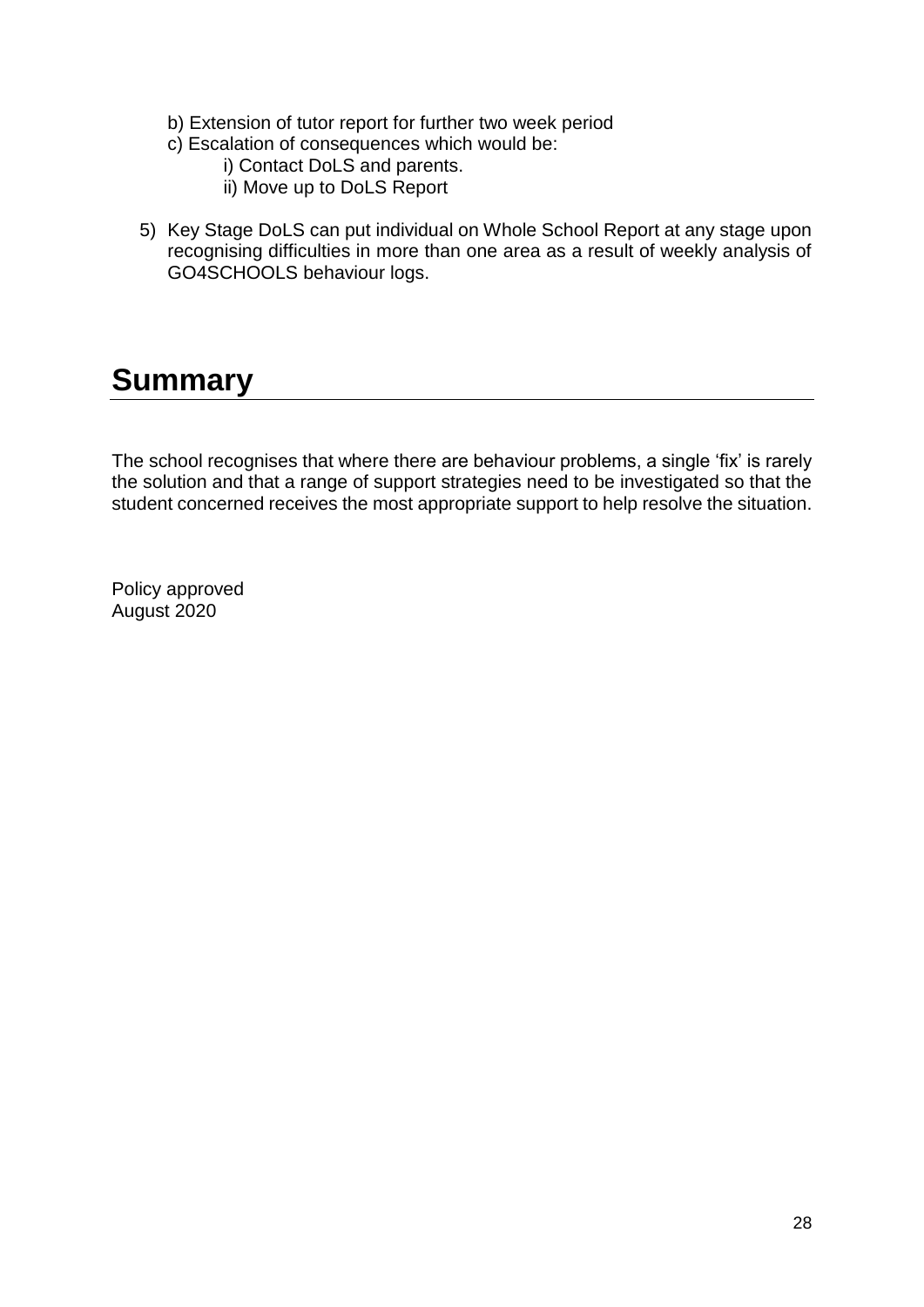# APPENDICES

# **APPENDIX 1 – Good practice**

The following pages outline GOOD PRACTICE and suggest ways of maintaining GOOD ORDER

'Problems' are normal where children are learning and testing the boundaries of acceptable behaviour.

Our success is tested, not by the absence of problems, but by the way we deal with them.

Don't React: Address the problem:

- Avoid confrontation
- Listen
- Establish the facts
- Judge only when certain
- Use punishments sparingly.

Removal of privilege is the most effective strategy.

#### **Out and About the School:**

All informal contact contributes to standards of behaviour. Control that behaviour by taking the initiative at every opportunity, when walking the corridors, on break duty, at lunchtime. Expect to:

- Start a positive dialogue with the student
- Greet students with a smile
- Deal with all misbehaviour to ignore it is to condone it!
- Enjoy relating to students.
- Use humour it builds bridges
- Be positive and build relationships
- Know your students as individuals.

#### **In the Classroom**

Create and sustain a positive, supportive, and secure environment. Well prepared, stimulating lessons generate good behaviour and earn respect. Expect to:

- Arrive before the class and begin on time
- Be prepared for the lesson
- Keep everyone occupied and interested
- Extend and motivate all students
- Mark all work promptly and constructively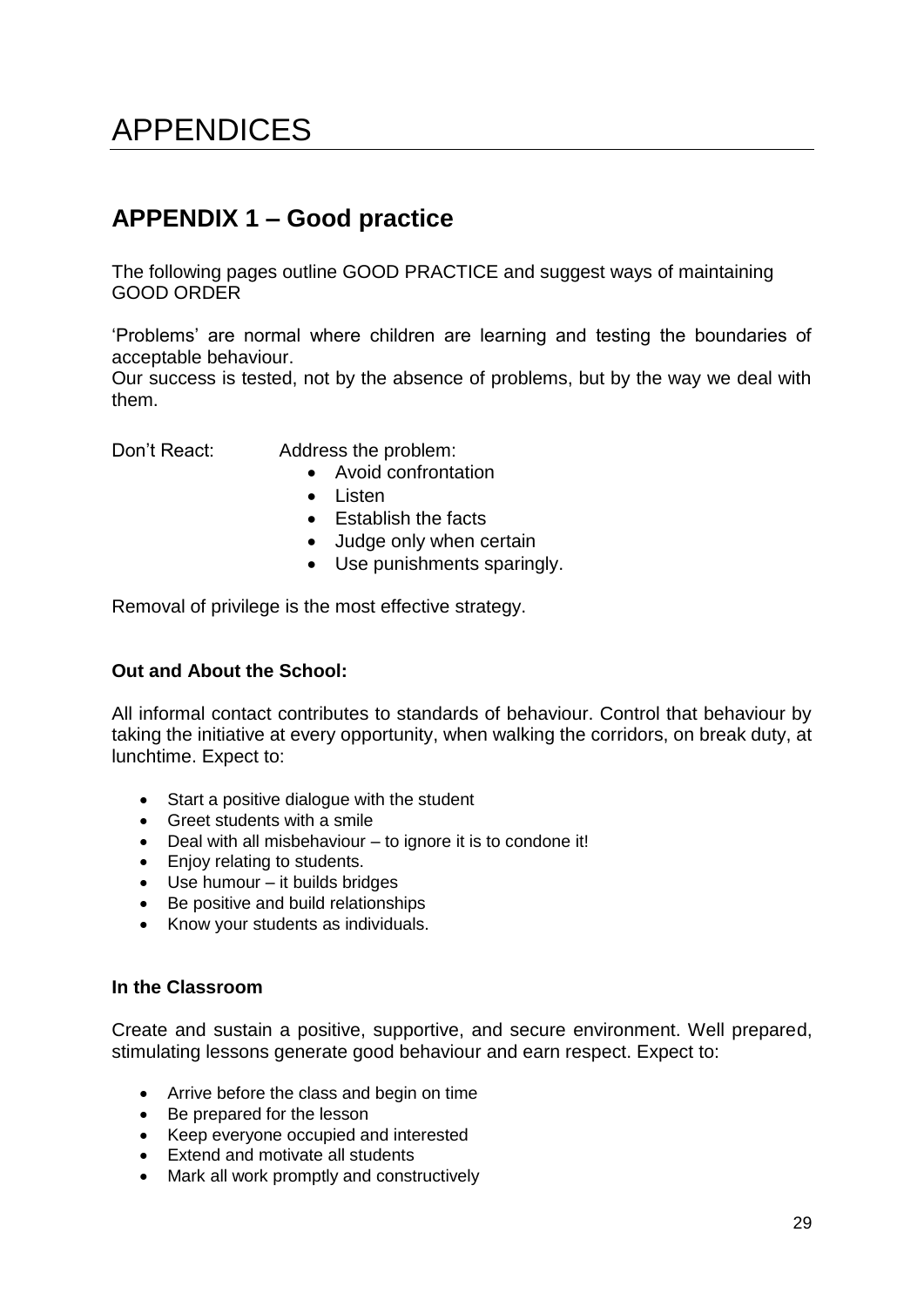- Set homework regularly to schedule
- Encourage creative dialogue confidence in discussion is important
- Keep an attractive, clean and tidy room
- Maintain interesting wall displays
- Use first names.

#### **Do All You Can to Avoid**

- Humiliating........................................breeds resentment
- Constant shouting ............................it diminishes you
- Over reacting ...................................the problems will grow
- Blanket punishment .........................the innocent will resent them
- Over punishment ................................never punish what you can't prove
- Sarcasm ...........................................it damages you!

Please never leave students outside rooms. The problem needs a solution not complicating. Seek help if you need it. And do all you can to:

- Use humour ....................................it builds bridges.
- Keep calm.......................................it reduces tensions.
- Listen ..............................................it earns respect.
- Be positive and build relationships.
- Know your students as individuals.
- Carry out any threats you have to make.
- Be consistent.

Always apply school rules positively.

#### **Maintaining Discipline**

Insist on acceptable standards of behaviour, work and respect. Expect to:

- Apply school rules uniformly.
- Work to agreed procedures.
- Insist on conformity and school uniform.
- Be noticed and discussed, in school and at home.
- Follow up problems to their conclusion.

The majority of students conform and are co-operative. Deal immediately with the few who present problems.

- Establish your authority firmly and calmly.
- Separate the problem from the person.

Only if you cannot resolve a problem, refer it on to one person. Make sure it is pursued to a satisfactory conclusion.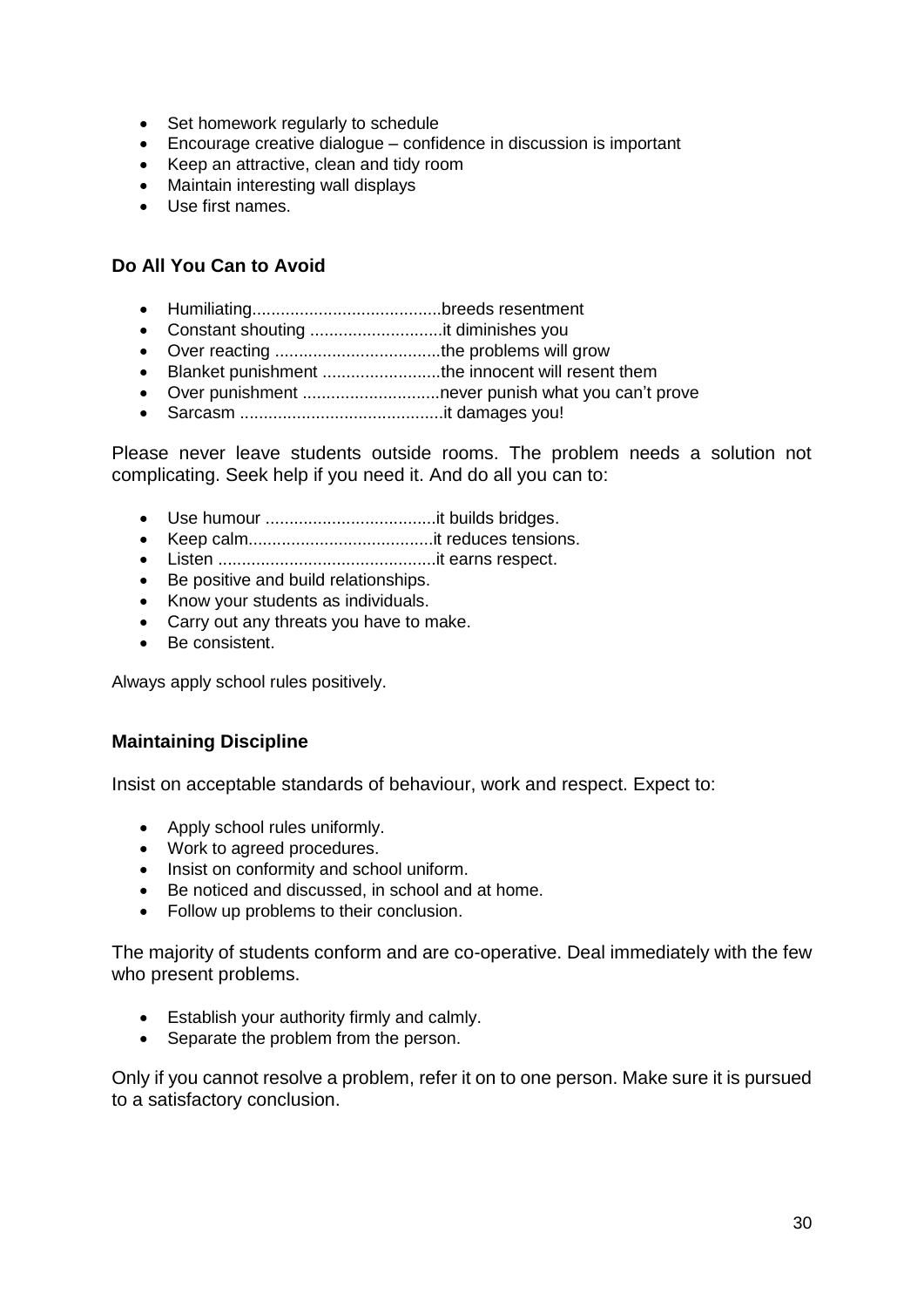#### **Appendix 2 Out of School Behaviour**

This school is committed to ensuring our pupils act as positive ambassadors for us. Taking the above into account, we expect the following:

- good order on all transport (including public transport) to and from school, educational visits or other placements such as work experience or college courses.
- good behaviour on the way to and from school.
- positive behaviour which does not threaten the health, safety or welfare of our pupils, staff, volunteers or members of the public.
- reassurance to members of the public about school care and control over pupils to protect the reputation of the school.
- protection for individual staff and pupils from harmful conduct by pupils of the school when not on the school site.

The same behaviour expectations for pupils on the school premises apply to off-site behaviour.

#### **Sanctions and Disciplinary Action – Off-site Behaviour**

Sanctions may be given for poor behaviour off the school premises which undermines any of the above expectations and regardless of whether or not it is an activity supervised directly by school staff. Sanctions may be in the form of detention, fixed term exclusion or in very serious cases, permanent exclusion. In issuing sanctions, the following will be considered:

- The severity of the misbehaviour.
- The extent to which the reputation of the school has been affected.
- Whether pupils were directly identifiable as being members of the school.
- The extent to which the behaviour in question could have repercussions for the orderly running of the school and/or might pose a threat to another pupil or member of staff (e.g. bullying another pupil or insulting a member of staff).
- Whether the misbehaviour was whilst the pupil was on work experience, taking part in a course as part of a school programme, participating in a sports event (and in any situation where the pupil is acting as an ambassador for the school) which might affect the chances or opportunities being offered to other pupils in the future.

#### **Pupil Support**

We aim to support all our pupils to ensure that every child succeeds during their time at the School. Where it becomes clear that a child is having on-going difficulties in managing their behaviour, there are a wide range of strategies which are used to support pupils.

- Monitoring report cards with targets to promote success in lessons
- Increased communication between home and school
- Individual support plans
- Referral to the school mentor
- Support from the Inclusion Support Team which consists of the SENCo (Special Educational Needs Co-ordinator), teaching assistants, school mentor, inclusion support manager, home school liaison officer, work related learning co-ordinator etc.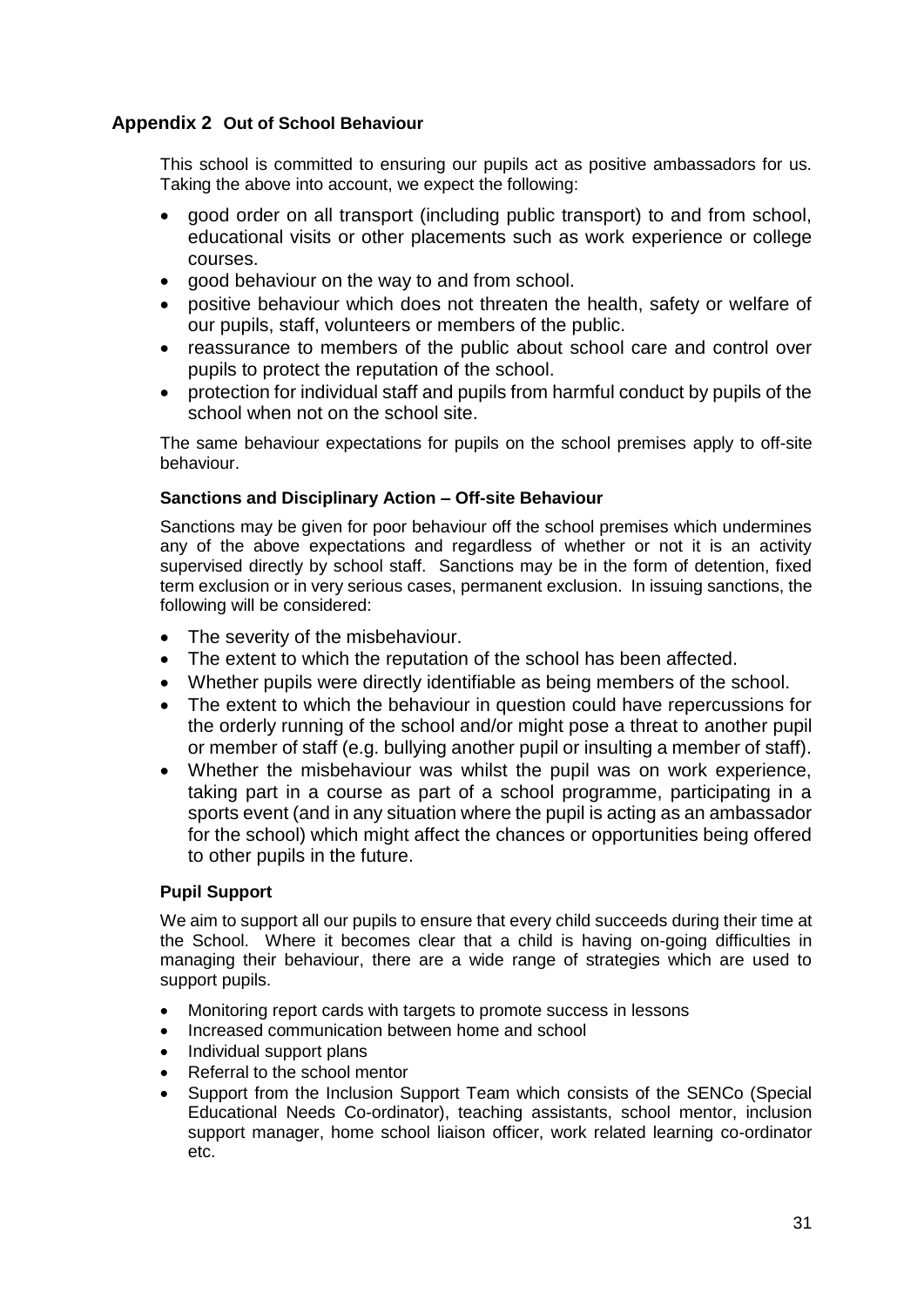- Small group work or 1:1 support in self-esteem, emotional literacy, anger management, nurture group sessions etc.
- Additional literacy or numeracy support where this is identified as a barrier to learning and impacts on the child's behaviour
- Alternative curriculum provision
- Reduced timetable
- Referral to outside agencies such as Educational Psychologist, Mental Health Worker, Behaviour Specialists etc.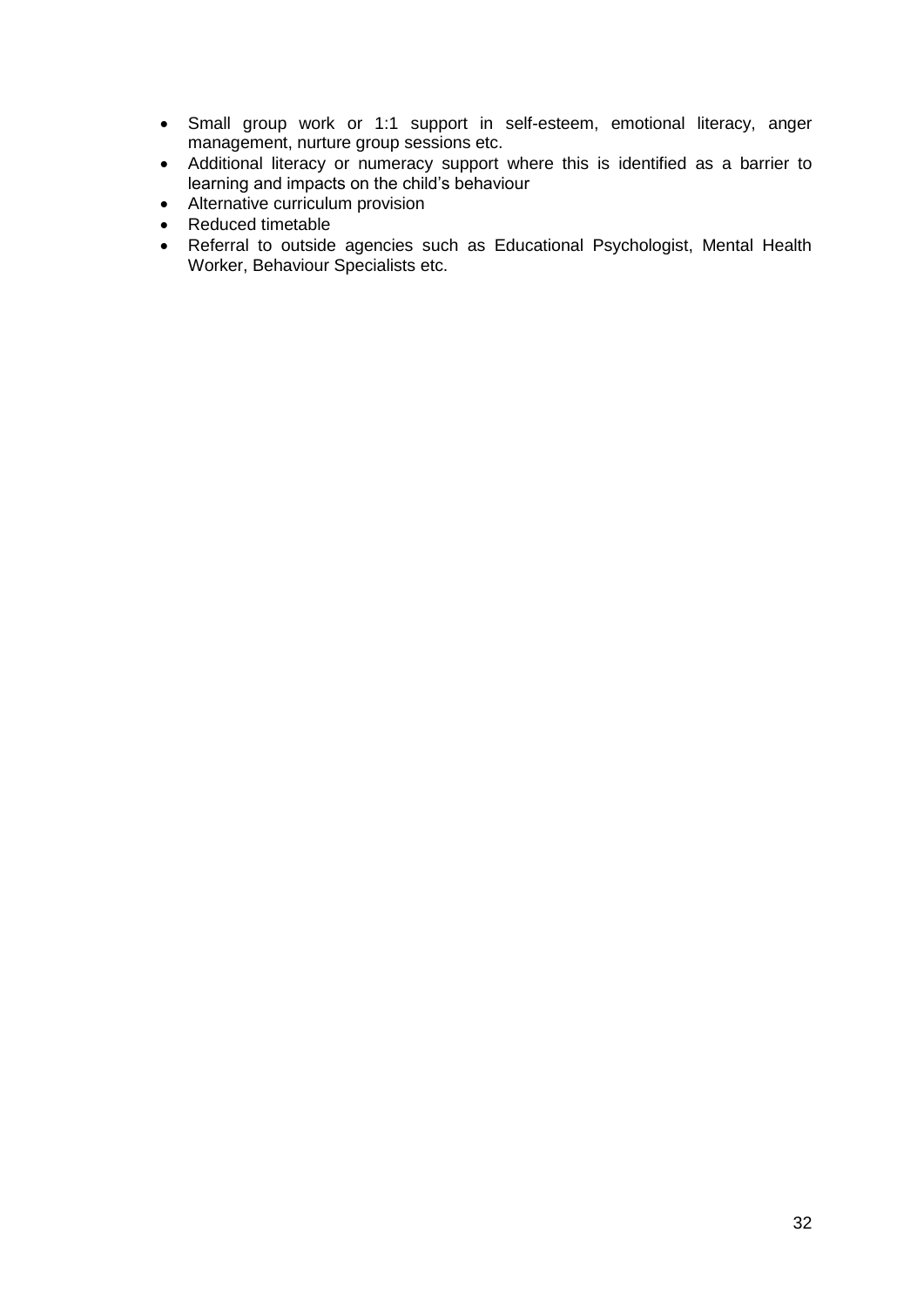#### **Appendix 3 Searching, Screening and Confiscation**

Head teachers and authorised staff can also search (with the permission of the pupil) for any item banned by the school rules which has been identified in the rules as an item which may be searched for.

The following are items which are banned by the school under the school rules: Mobile phones used in school

- Digital media devices or similar used in school
- Jewellery not in accordance with the School Uniform Policy

The school will confiscate any electronic items being used inappropriately on the premises such as mobile phones, digital media devices etc. Pupils can bring these to school on the understanding that they remain switched off and in bags whilst on the school grounds (unless under the instruction of a member of staff).

Staff in this school have the right to confiscate, search and ultimately delete any media which they "reasonably suspect" is being used to bully or otherwise cause an individual harm. Depending on the seriousness of the media, information may also be reported to the Police.

Pupils wearing any accessories or jewellery which do not follow the School Uniform Policy can expect to have these items confiscated. Any confiscated items will be logged and made available for collection at the end of the school day. Where a pupil repeatedly flouts the rules, they may be asked to hand in items at the beginning of each day to reduce unnecessary time wasting for teachers. For repeated offences of this nature, parents will be asked to collect confiscated items. Where items are not collected, the school will dispose of them at the end of each term.

Pupils found with tobacco and/or cigarette papers will have these confiscated and destroyed whether they are found to be smoking or not. They will also be issued with a sanction for bringing tobacco on to school premises. Pupils will also receive sanctions for smoking near the school and on their way to and from school.

Staff have the power to search pupils with their consent for any item banned under the school rules. This includes searching lockers and bags. A condition of having a locker in this school is that it may be searched where there is a suspicion that prohibited or banned items are being held within it and reasonable grounds for the search have been established.

Where items are 'prohibited' as outlined above, these will not be returned to pupils and will be disposed of by the school according to the DfE advice and statutory guidance 'Screening, Searching and Confiscation – Advice for Head teachers, staff and Governing Bodies'. Pupils must not bring any of the items listed above on to school premises. The school will automatically confiscate any of the 'prohibited' items and staff have the power to search pupils **without** their consent for such items. There will be severe penalties for pupils found to have 'prohibited' items in school. In certain circumstances, this may lead to permanent exclusion.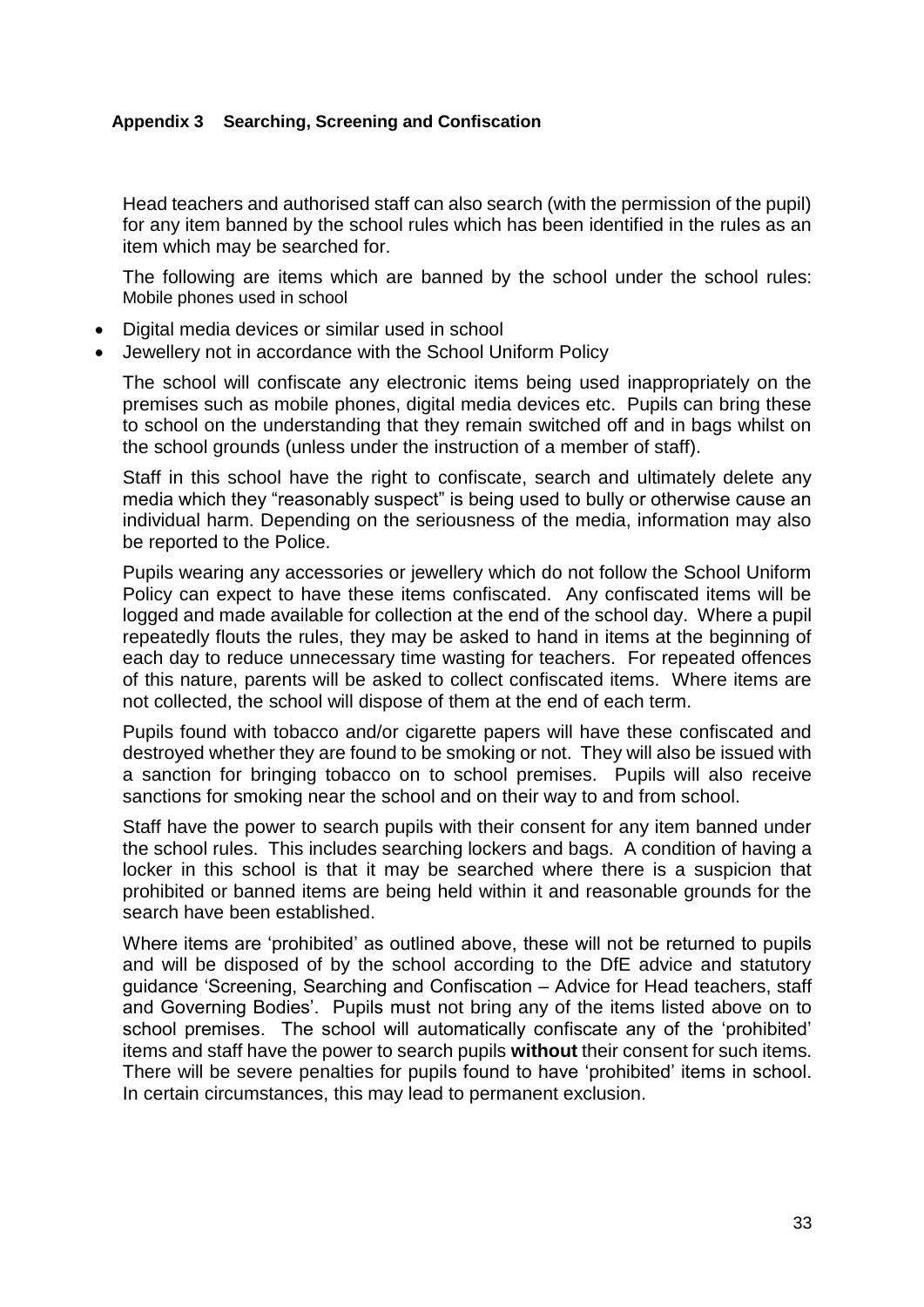#### **Appendix 4 Use of Reasonable Force**

All members of school staff have a legal power to use reasonable force. This power also applies to people whom the Head teacher has temporarily put in charge of pupils such as unpaid volunteers or parents accompanying pupils on a school organised visit.

Any use of force by staff will be reasonable, lawful and proportionate to the circumstances of the incident and the seriousness of the behaviour (or the consequences it is intended to prevent). Reasonable force will be used only when immediately necessary and for the minimum time necessary to achieve the desired result and to prevent a pupil from doing or continuing to do any of the following:

- committing a criminal offence;
- injuring themselves or others;
- causing damage to property, including their own;
- engaging in any behaviour prejudicial to good order and discipline at the school or among any of its pupils, whether that behaviour occurs in a classroom or elsewhere.

Force will **never** be used as a punishment.

Whether it is reasonable to use force and to what degree, also depends on the age and understanding of the pupil and whether they have Special Educational Needs or disabilities. Medical advice will always be sought about the safest way to hold pupils with specific health needs, special educational needs and disabilities.

#### **Action as a result of Self-defence or in an Emergency**

All staff including teaching assistants, lunchtime supervisors, admin staff and the site management have the right to defend themselves from attack, providing they do not use a disproportionate degree of force to do so. Similarly, in an emergency, if for example, a pupil was at immediate risk of injury or at the point of inflicting injury on someone else, any member of staff is entitled to intervene. A volunteer helping in school would not be expected to work with a child who is known to need physical restraint as indicated in their Behaviour Management Plan.

#### **Circumstances in which reasonable force might be used**

Circumstances in which reasonable force might be used include the following:

- Pupils found fighting will be physically separated.
- Pupils who refuse to leave a room when instructed to do so may be physically removed.
- Pupils who behave in a way which disrupts a school event or a school trip or visit may be physically removed from the situation.
- Restraint may be used to prevent a pupil leaving a classroom where allowing him or her to do so would risk their safety or lead to disruptive behaviour. This may also include leading a pupil by the arm out of a classroom.
- Pupils at risk of harming themselves or others through physical outbursts will be physically restrained.
- To prevent a pupil from attacking a member of staff or another pupil.
- To prevent a pupil causing injury or damage by accident, by rough play, or by misuse of dangerous materials or an object.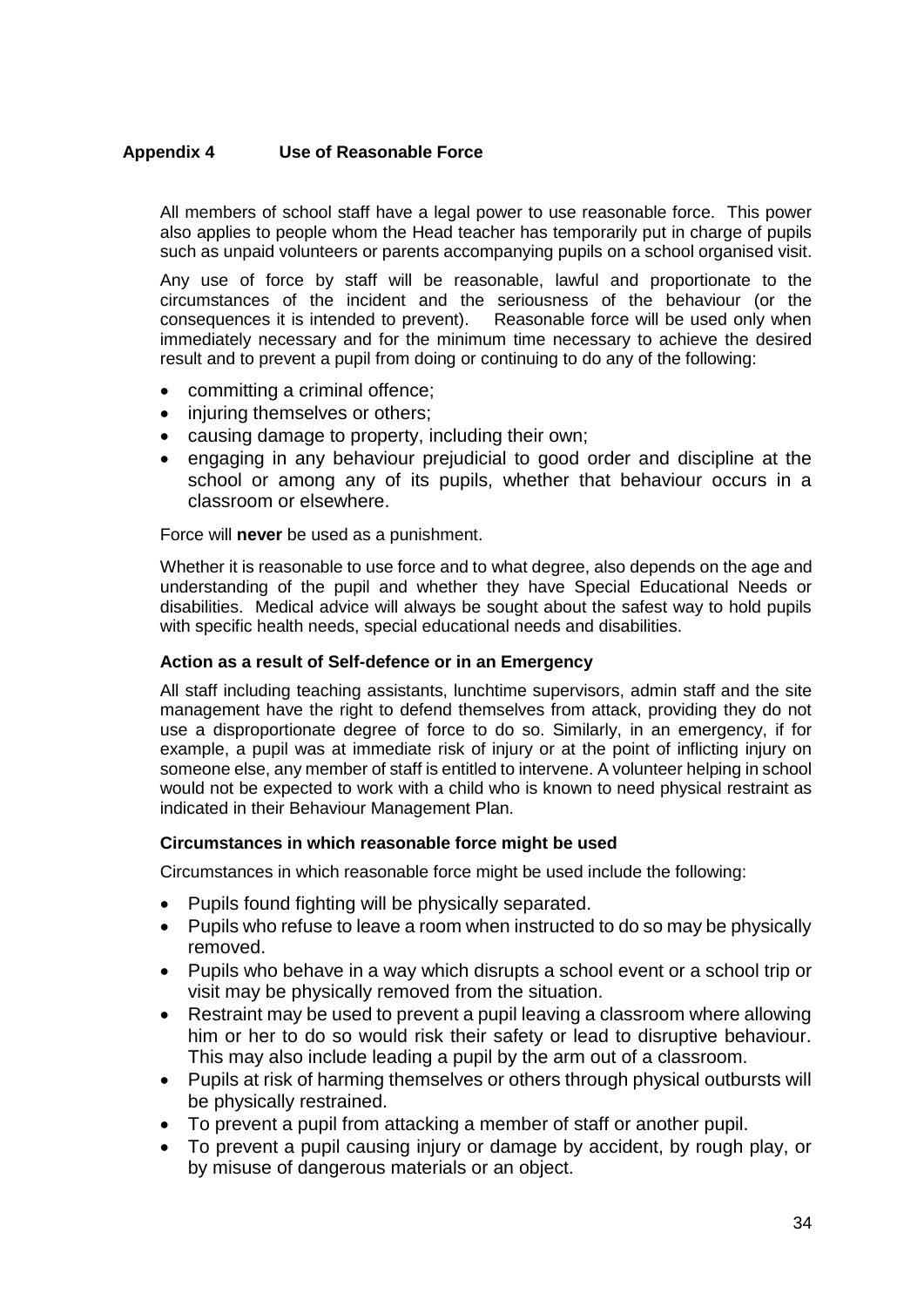#### **Power to Use Reasonable Force when Searching Without Consent**

In addition to the general power to use reasonable force, the Head teacher and authorised staff can use such force as is reasonable given the circumstances to conduct a search for 'prohibited items'. See Section titled 'screening, searching & confiscation.

#### **Unreasonable Force**

The type of force which will never be acceptable in our school includes:

- holding round the neck or any other hold that might restrict breathing:
- kicking, slapping or punching;
- forcing limbs against joints (e.g. arm locks);
- tripping or holding by the hair or ear;
- holding face down on the ground.

A pupil with a known challenging behaviour, a medical condition which affects behaviour patterns, has special educational needs or where there is evidence or suspicion of selfinflicted harm (i.e. is a risk to themselves) may be the subject of a Behaviour Management Plan. This Plan sets out specific ways in which the behaviour is controlled whilst on school premises and during any off-site visit. It may also include details on managing the pupil's behaviour whilst travelling to school on organised home-school transport.

In such circumstances, parents will always be made aware of their child's Behaviour Management Plan and will be asked to contribute to the content and control measures implemented in an attempt to apply consistency of sanctions and rewards both in school and at home. Wherever possible and appropriate, the child concerned will also be involved in creating the Behaviour Management Plan.

#### **Informing Parents when Reasonable Force has been used**

In accordance with current good practice, the school will speak to parents about serious incidents involving the use of force and will record such serious incidents.

In making a decision about informing parents, the following will be considered:

- the pupil's behaviour and level of risk presented at the time of the incident;
- the degree of force used:
- the effect on the pupil or member of staff concerned; and
- the child's age.

All incidents when 'physical restraint' as opposed to 'physical control' is used will be recorded as soon as possible and details passed on to the Head teacher (or deputy in the absence of the Head teacher) who will follow up the incident where necessary. The following must be recorded:

- all incidents where unreasonable use of force is used:
- any incident where substantial force has been used e.g. physically pushing a pupil out of a room;
- use of restraint;
- all incidents where either the child or the 'handler' is injured because of the intervention;
- an incident where a pupil is distressed though clearly not overreacting.

The following criteria will be used when considering the need for recording:

(a) Did the incident cause injury or distress to a member of staff or pupil?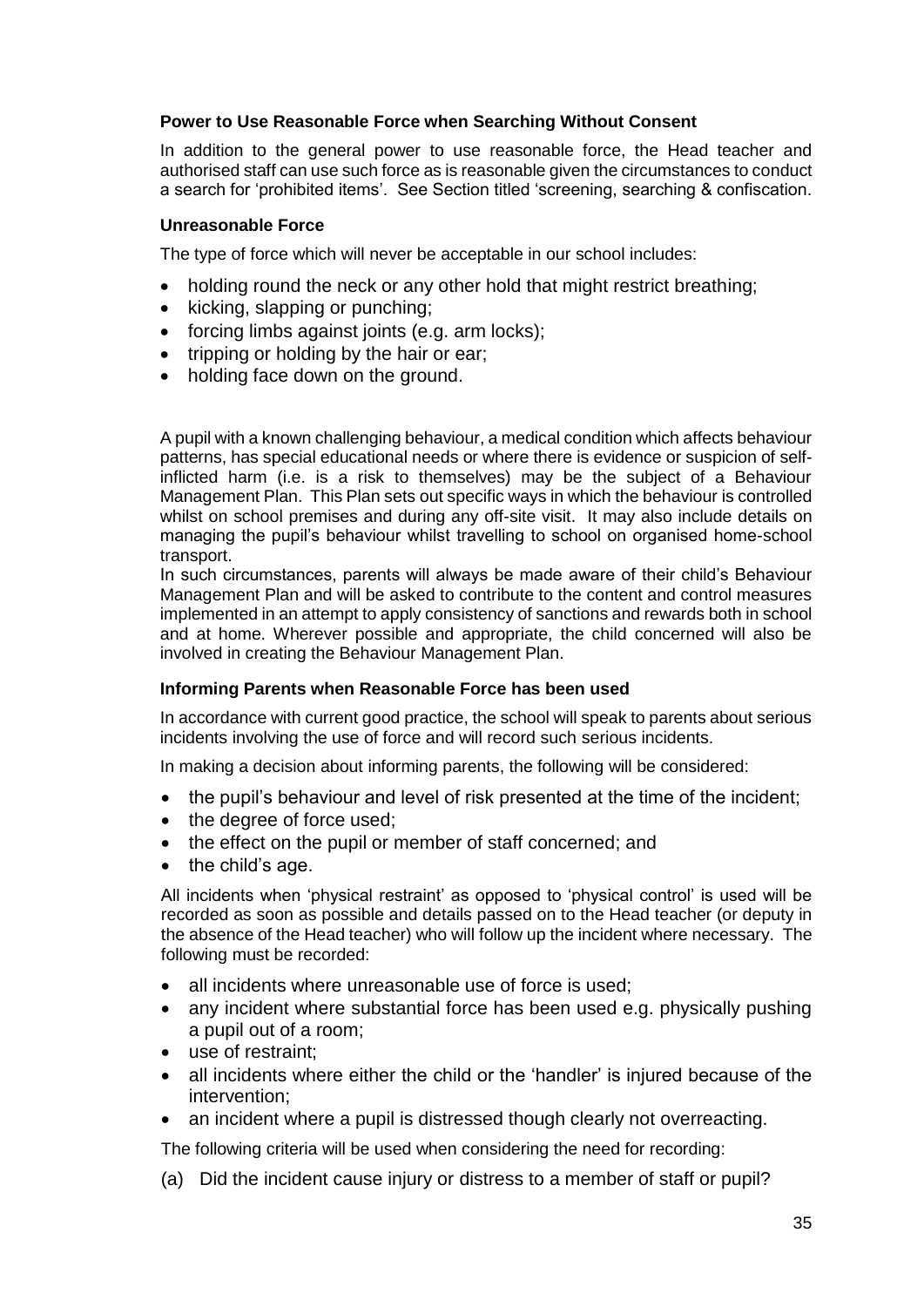- (b) Even though there was no apparent injury or distress, was the incident sufficiently serious in its own right? Any use of restrictive holds, for example, fall into this category;
- (c) Did the incident justify force? This is particularly relevant where the judgement is finely balanced;
- (d) Does recording it help to identify and analyse patterns of pupil behaviour?

If the answer to any of the questions is 'yes', a written record should be made and held in a secure central location or recorded in the bound Record of Physical Intervention book (blue) and all other notes taken at the time are to be kept.

In all instances of the use of physical restraint, parents will be informed the same day, by phone, and invited into the school to discuss the incident unless to do so would result in significant harm to the pupil, in which case, the incident will be reported to the Cumbria Safeguarding Hub by the Head teacher/DSL.

All injuries will be reported and recorded in accordance with school procedures.

#### **Post Incident Support**

Serious incidents can create upset and stress for all concerned. After the incident ends it is important to ensure any staff and pupils involved are given first aid treatment for any injuries. Emotional support may also be necessary. Where required, immediate action will be taken to access medical help for any injuries that go beyond basic first aid. The school will then decide how and when to contact the parents of the pupil to engage them in discussing the incident and setting out subsequent actions. After the incident, the Head teacher and/or other staff will:

- (a) ensure the incident has been recorded;
- (b) decide whether multi-agency partners need to be engaged and, if so, which partners;
- (c) hold the pupil to account so that he or she recognises the harm caused or which might have been caused. This may involve the child having the chance to redress the relationship with staff and pupils affected by the incident. It may also mean the child is excluded. See Section 3.2 above.
- (d) help the pupil develop strategies to avoid such crisis points in the future and inform relevant staff about these strategies and their roles;
- (e) ensure that staff and pupils affected by the incident have continuing support if necessary in respect of:
	- physical consequences
	- emotional stress or loss of confidence
	- analysis and reflection of the incident

#### **Follow up**

In many cases there will be a follow-up meeting of key personnel to discuss the restraint incident and review the Behaviour Management Plan or other plans for pupils. It might also be appropriate to review the Whole School Behaviour Policy and/or supporting procedures.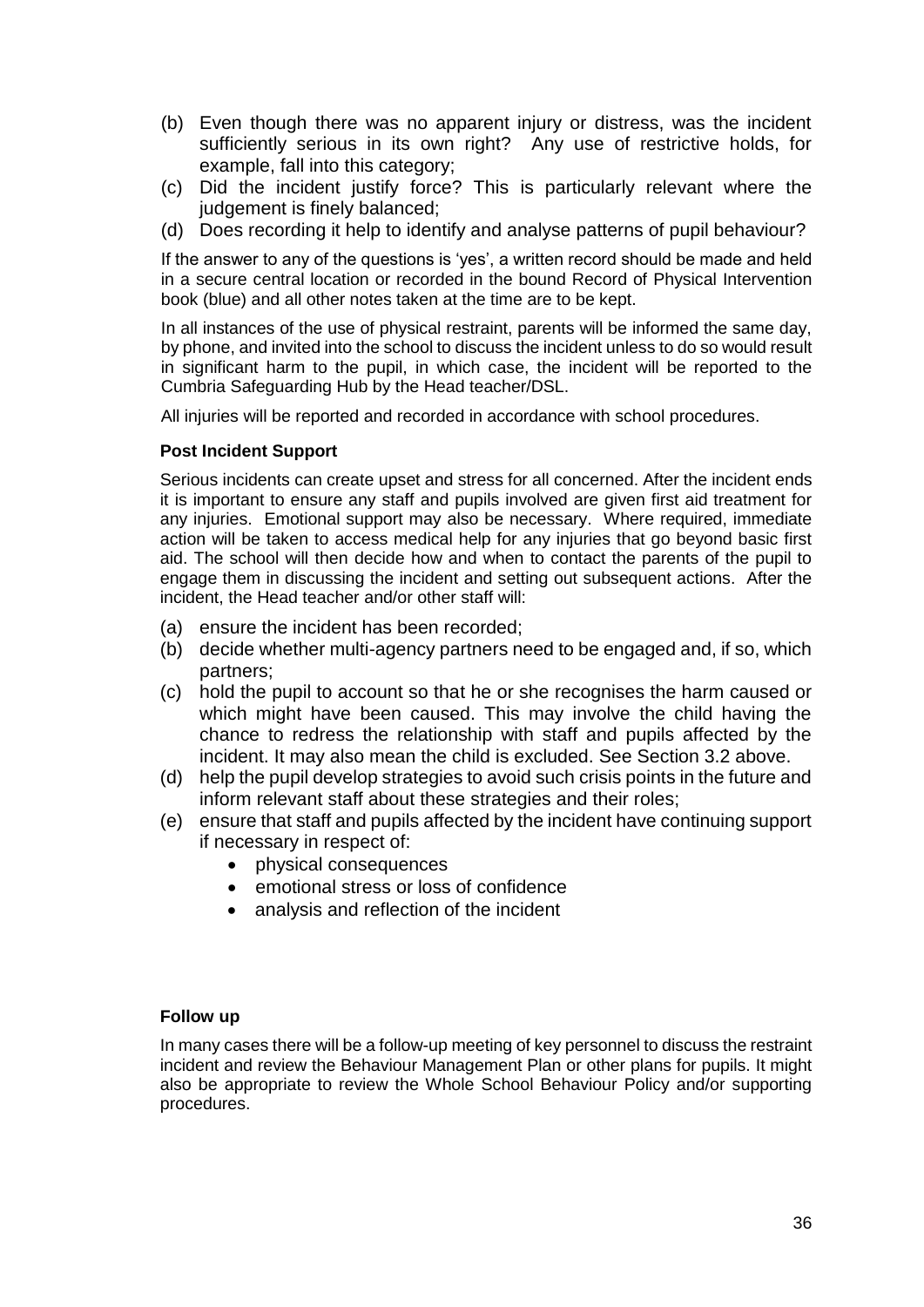#### **Other Physical Contact with Pupils**

This school does not operate a 'No touch Policy'. There are occasions when physical contact, other than reasonable force, with a pupil is proper and necessary.

- When comforting a distressed pupil.
- When a pupil is being congratulated or praised.
- To demonstrate how to use a musical instrument.
- To demonstrate exercises or techniques during PE lessons or sports coaching.
- To administer first aid.
- To apply sunscreen to the arms, face or lower legs of very young pupils or those with special educational needs who might struggle to apply it appropriately themselves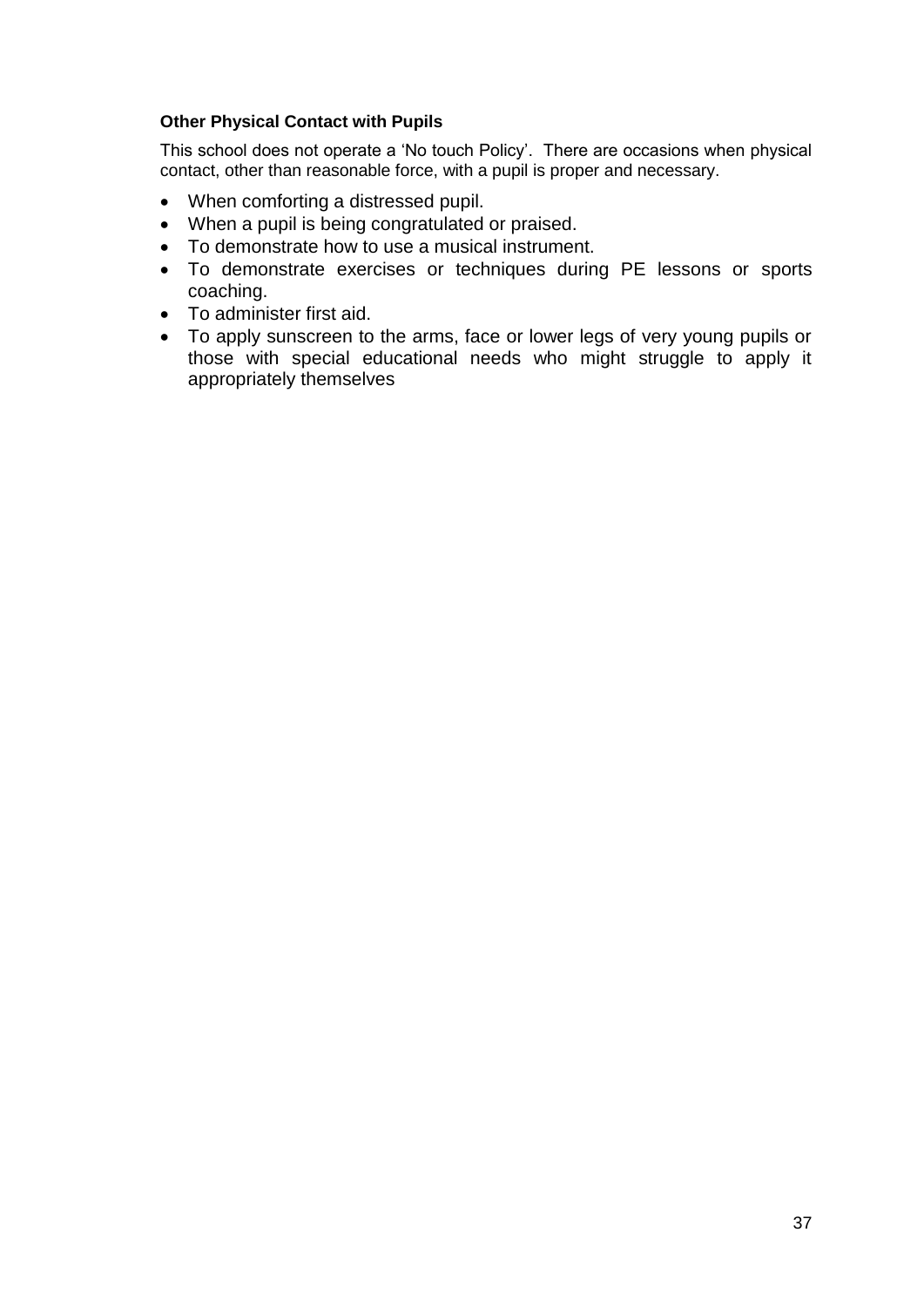#### **Appendix 5 Behaviour of Parents and Other Visitors to the School**

Violence, threatening behaviour and abuse against school staff or other members of the school community will not be tolerated. When formulating our procedures, reference was made to the DfES document 'A Legal toolkit for schools – Tackling abuse, threats and violence towards members of the school community' and DfE non-statutory guidance 'Advice on School Security: Access and barring of individuals from school premises' (December 2012). A notice indicating that such negative behaviour is not acceptable is displayed in the school reception area.

Our school expects and requires staff to behave professionally in these difficult situations, and to attempt to defuse the situation where possible, seeking the involvement as appropriate of other colleagues. However, all members of the school community (including other parents and visitors) have the right to visit and work without fear of violence and abuse, and the right in an extreme case, of appropriate self-defence.

We expect parents and other visitors to behave in a reasonable way towards other members of the school community. The following outlines the steps that will be taken where parent or visitor behaviour is unacceptable.

Types of behaviour that are considered serious and unacceptable

The following list outlines the types of behaviour that are considered serious and unacceptable and will not be tolerated towards any member of the school community. This is not an exhaustive list but seeks to provide illustrations of such behaviour:

- Shouting, either in person or over the telephone
- Speaking in an aggressive/threatening tone
- Physical intimidation e.g. standing very close to her/him
- The use of aggressive hand gestures/exaggerated movements
- Physical threats
- Shaking or holding a fist towards another person
- Swearing
- Pushing
- Hitting, e.g. slapping, punching or kicking
- Spitting
- Racist or sexist comments
- Sending inappropriate or abusive e-mails to school staff or to the general school e-mail address
- Publishing or posting derogatory or inappropriate comments which relate to the school, its pupils or staff/volunteers on a social networking site
- Breaking the school's security procedures

Unacceptable behaviour may result in the Police being informed of the incident.

Procedures for Dealing with Unacceptable Behaviour

When a parent or member of the public behaves in an unacceptable way during a telephone conversation, staff at the school have the right to terminate the call.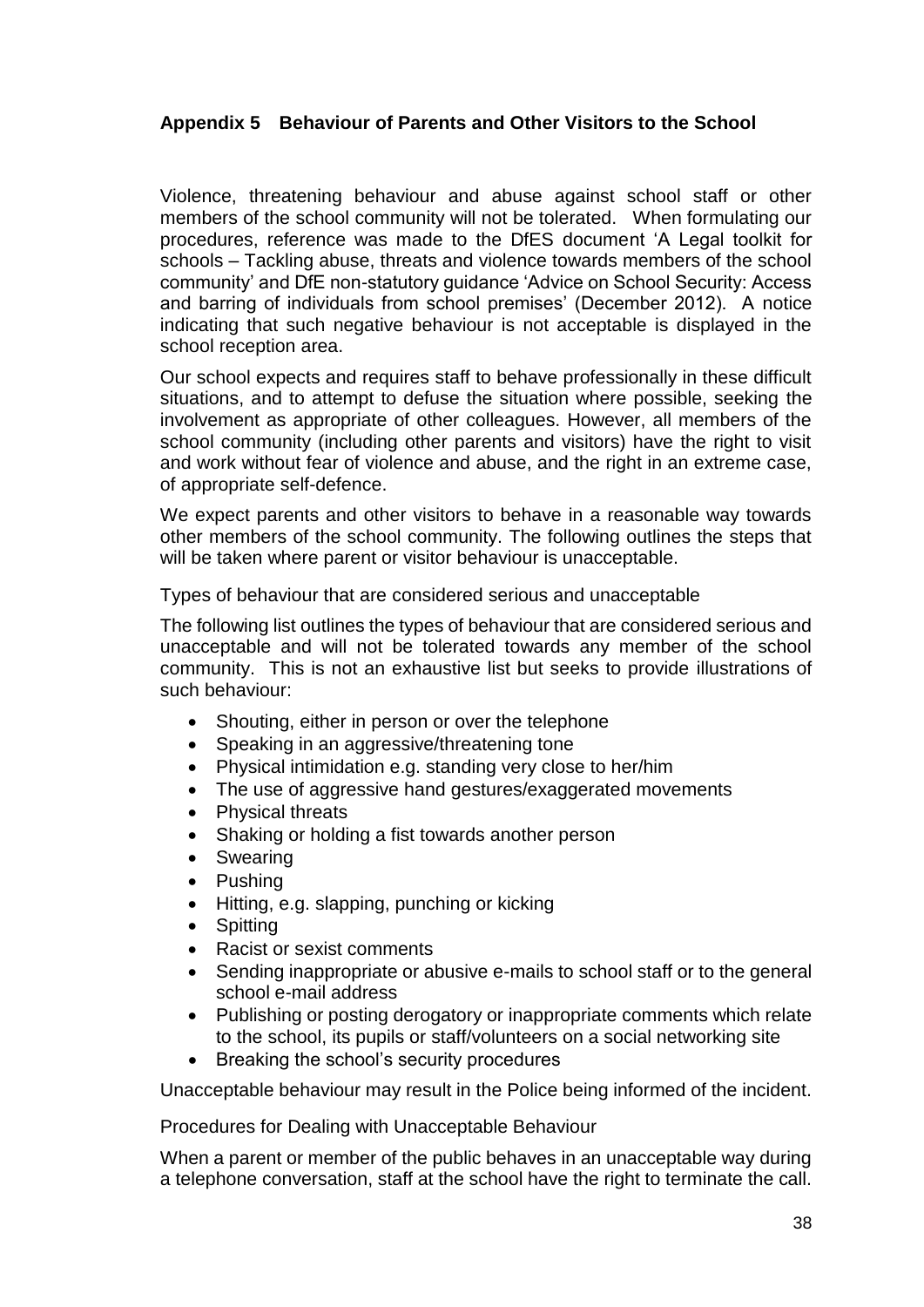The incident will be reported by staff to the Senior Management Team. The school reserves the right to take any necessary actions to ensure that members of the school community are not subjected to verbal abuse. The school may warn the aggressor, temporarily or permanently ban them from the school site, and/or contact the Police.

When any parent or visitor behaves in an unacceptable way in person towards a member of the school staff a member of the Senior Management Team will seek to resolve the situation through discussion and mediation. If necessary, the school's complaints procedure should be followed. Where all procedures have been exhausted, and aggression or intimidation continues, or where there is an extreme act of violence, the discussion will be terminated and the visitor will be asked to leave the school immediately. It is also an offence under Section 547 of the Education Act 1997 for any person (including a parent) to cause a nuisance or disturbance on school premises. The Police will be called if necessary. The perpetrator may also be banned from the school premises for a period, which will be determined by the school.

Prior to a ban being imposed, the following steps will be taken:

- Depending on the severity of the incident, the individual may first be issued with a written warning stating that if a similar incident occurs, the individual concerned will be banned (temporarily or permanently) from the school premises.
- In more serious cases, the individual will be informed, in writing, that she/he is banned from the premises temporarily, subject to review, and what will happen if the ban is breached.
- Extreme incidents will result in a permanent ban being enforced immediately. The individual will be informed in writing of the permanent ban but will be given the right to appeal in writing against the decision.
- In all cases, parents will be given the opportunity to discuss any issues relating to their child with school staff.
- Incidents of verbal or physical abuse towards staff may result in the Police being informed, and may result in prosecution.

If an individual is intimidating, threatening or aggressive towards a member of the school community any interaction will be terminated immediately and the person will be instructed to leave the premises. Further action may be taken by the school.

The School will take action where behaviour is unacceptable or serious and breaches this Whole School Behaviour Policy and procedures.

Unacceptable Use of Technology

The School takes the issue of unacceptable use of technology by any member of the school community very seriously.

We expect parents and other adults within the school community to act responsibly when using on-line technologies. The expectation of parents is set out on page 4. Failure to comply with these expectations could result in parents and/or other adults being banned either temporarily or permanently from the school site, and the incident may be reported to the Police.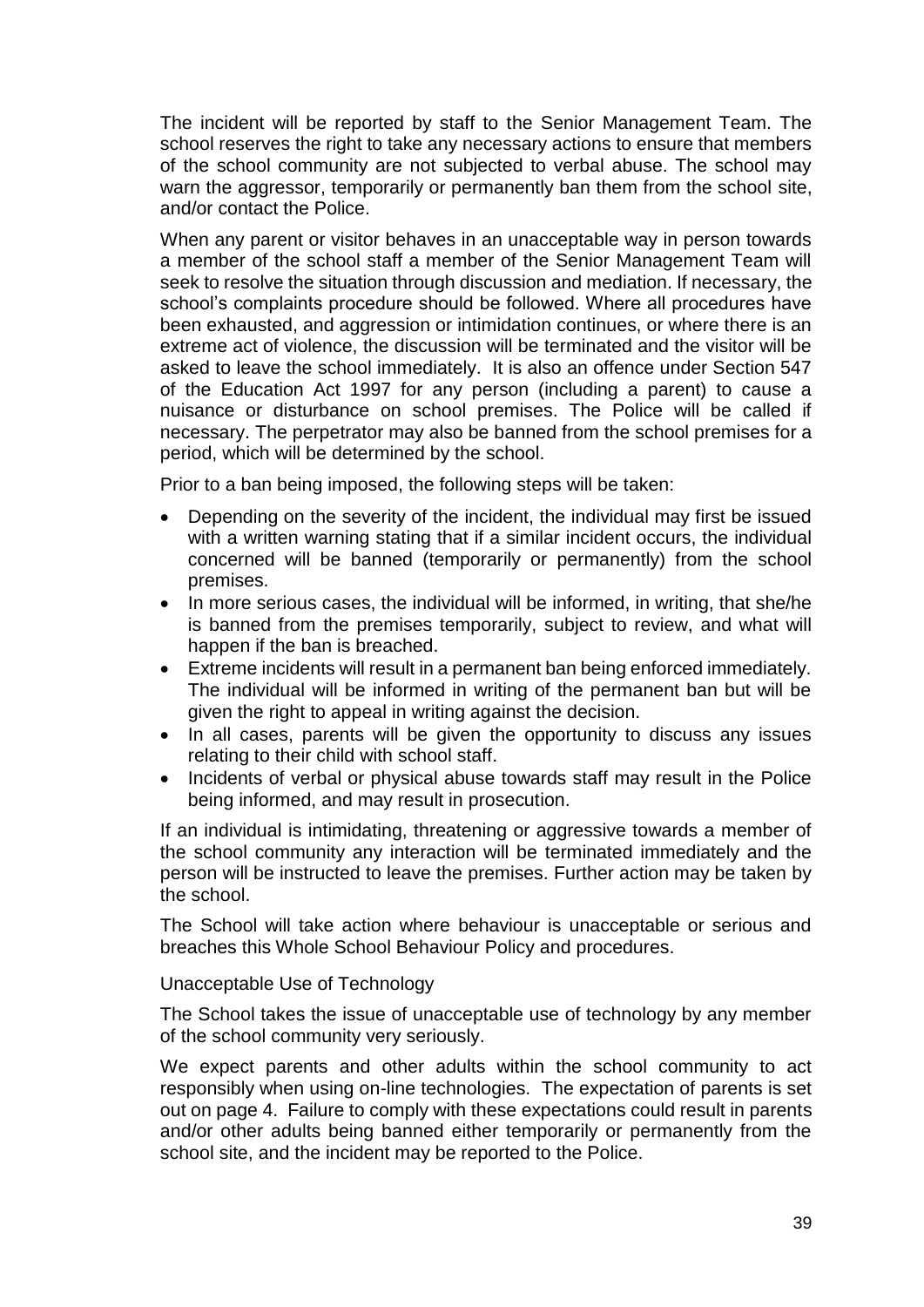Acceptable use agreements exist for pupils, staff and governors of the School and form part of our Online Safety Policy and procedures.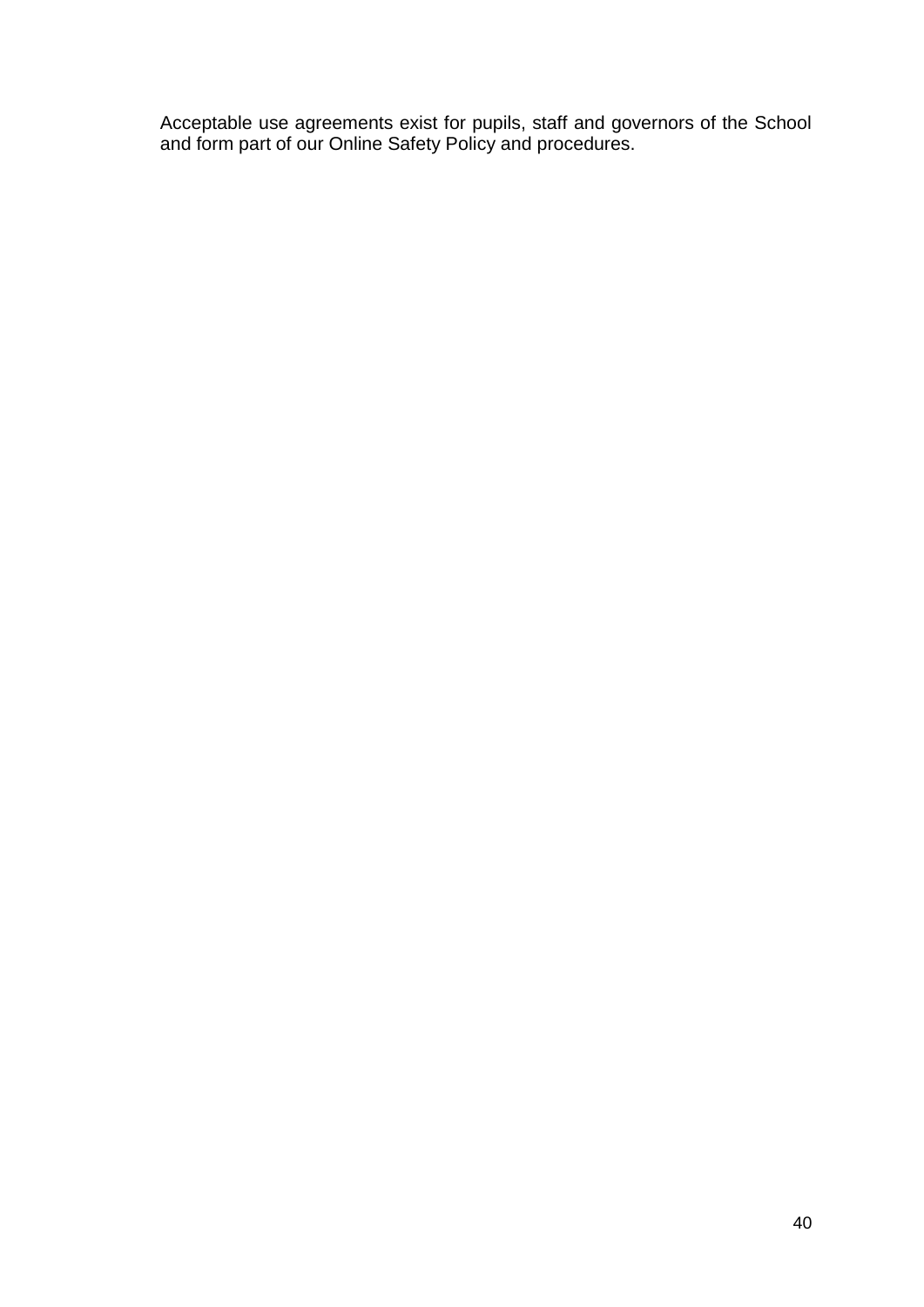#### **Appendix 6 Behaviour expectations relating to Coronavirus (COVID-19)**

Where students are not able to conform to the expectations set out in this document regarding their adherence to expectations in relation to the Coronavirus (COVID-19) pandemic, they will be subject to intervention from staff that is as close to usual behaviour management practices as possible.

At the start of the academic year, students will be briefed on the updated expectations of the school, including guidance on behaviour expectations and updated routines that will affect their day-to-day school experience. Where guidance changes, the school will make clear how any changes will affect students, or groups of students, and the potential consequences that may be associated for breaches of these expectations.

Staff, as is normal practice, will used a stage approach to behaviour management, which starts with positive reinforcement of expectations. Staff will use appropriate praise and encouragement to students who are able to meet expectations.

Where students are not able to respond to positive encouragement from members of staff, the following staged interventions may apply;

#### **Stage 1**

Expectations not being met (EG deliberate unwillingness to follow socialdistancing instructions). Reminder of expectations issued by member of staff.

#### **Stage 2**

Above reminder does not result in improvement of behaviour, student to spoken to outside of the classroom by the teacher, in order to give clear instruction about the nature of the issue and the changes needed to their behaviour.

#### **Stage 3**

Where repeated and deliberate actions by the students fall below the expectations of the school, a senior member of staff should be summoned (either by phone of using on-call system).

Students will work in isolation, under the supervision of another member of staff, as directed by a member of Senior Leadership Team

#### **Stage 4**

Where there are repeated failures to meet the expectations set out by staff and this document, or one-off, serious breaches of the behaviour policy, students will be at risk of exclusion.